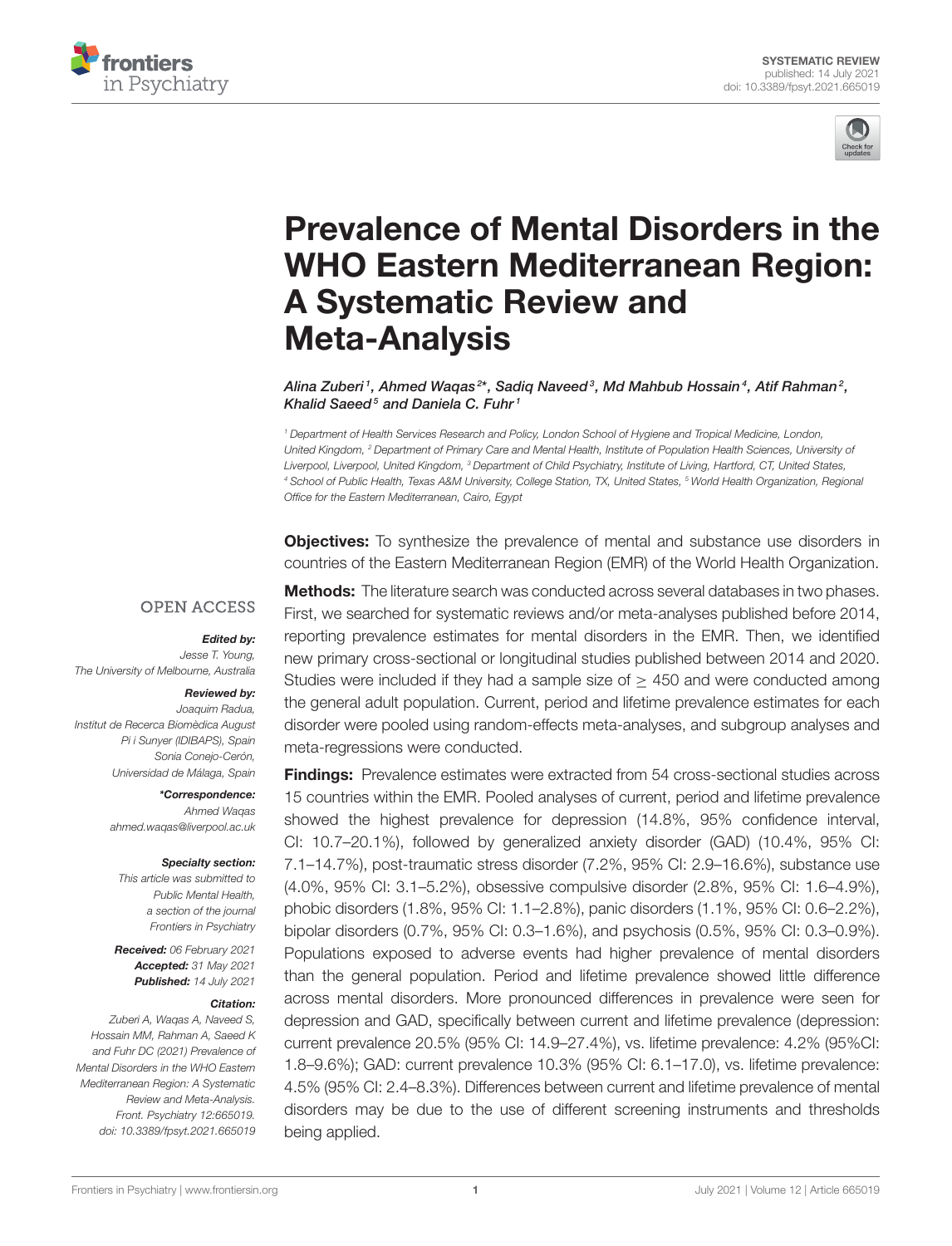**Conclusion:** The prevalence of mental and substance use disorders in the EMR is high. Despite substantial inter-survey heterogeneity, our estimates align with previous global and regional data on mental disorders. Our meta-review provides new evidence on the burden of mental health problems in the EMR.

Systematic Review Registration: PROSPERO, [https://www.crd.york.ac.uk/](https://www.crd.york.ac.uk/prospero/display_record.php?ID=CRD42020187388) [prospero/display\\_record.php?ID=CRD42020187388.](https://www.crd.york.ac.uk/prospero/display_record.php?ID=CRD42020187388)

Keywords: prevalence, mental disorders, Eastern Mediterranean, meta-analyses, systematic review & metaanalysis, conflict

# INTRODUCTION

Mental disorders contribute significantly to the global burden of disease, with common mental disorders (CMDs) such as depression, anxiety and post-traumatic stress disorders (PTSD) accounting for 41.9% of the burden [\(1\)](#page-8-0). Globally, the 12 month prevalence of CMDs in adults is estimated to be 17.6% and the lifetime prevalence is 29.2% [\(2\)](#page-8-1). Research suggests that prevalence of mental disorders is increasing in low-and-middle-income countries due to population growth and aging [\(3\)](#page-8-2). An extensive body of research suggests that the experience of war, conflict, population displacement, infrastructure damage and unemployment leads to increased symptoms of depression, anxiety, trauma and stress-related disorders [\(4\)](#page-8-3), and this is evident in countries located in the Eastern Mediterranean Region (EMR) of the World Health Organization (WHO) in which the 12-month prevalence of CMDs ranges between 11 and 40.1% [\(5\)](#page-8-4) (list of EMR member countries included in **[Annex 1](#page-8-5)**). Almost 85% of the EMR population have experienced a humanitarian crisis within the past two decades [\(6\)](#page-8-6), with a higher prevalence of psychological distress seen in EMR populations experiencing significant conflict [\(5\)](#page-8-4).

Previous research investigated the prevalence of specific mental disorders in the EMR region [\(7,](#page-8-7) [8\)](#page-9-0) or within single EMR countries [\(9,](#page-9-1) [10\)](#page-9-2). For example, Travers et al. synthesized evidence on the prevalence of major depressive disorder within Africa and the Middle East [\(7\)](#page-8-7), and Naveed et al. reported on the pooled prevalence of CMDs and substance use disorders in South Asia [\(8\)](#page-9-0). Additionally, Sadeghirad et al. reviewed the prevalence of major depressive disorder in Iran [\(9\)](#page-9-1), and Mirza and Jenkins assessed the evidence on the prevalence of anxiety and depressive disorders in Pakistan [\(10\)](#page-9-2). However, there is a lack of recently synthesized information on the overall prevalence and determinants of priority mental disorders within the EMR.

This systematic review and meta-analysis aims to provide updated pooled prevalence estimates of mental and substance use disorders within the EMR. The objectives of this review are to (a) aggregate prevalence estimates of mental and substance use disorders within the EMR (present pooled estimates of current, period and lifetime prevalence; and separate estimates for current, period and lifetime prevalence, respectively); (b) estimate the prevalence among populations exposed to adversity (such as refugees or victims of natural disasters); and (c) investigate socio-demographic and country correlates of mental and substance use disorders.

# **METHODS**

This review follows the Preferred Reporting Items for Systematic reviews and Meta-Analysis (PRISMA) guidelines (PRISMA checklist included in **[Annex 2](#page-8-5)**) [\(11\)](#page-9-3). The protocol was registered in the PROSPERO database in July 2020 with the registration number: CRD42020187388.

#### Inclusion and Exclusion Criteria

We included studies reporting current (such as 1- or 2 week, or 1 month), period (such as 6 or 12 months) or lifetime prevalence estimates of the following mental disorders depressive disorders, bipolar disorders, generalized anxiety disorder (GAD), panic disorder, obsessive-compulsive disorder (OCD), social phobia, PTSD, acute stress disorder or any other anxiety disorder, psychosis or substance use (including alcohol-use disorders, or harmful use of or dependence on tobacco, cannabis, opioids, stimulants and non-prescriptions drugs). The population of interest was the general adult population aged 18 years or older. Exceptions were made for studies that included participants < 18 years of age, and these were included if the majority of the sample  $($ >70%) were  $18+$  years or the reported mean age was  $> 18+$ years. Studies were included if they had a sample size  $\geq$ 450. This criterion has been used previously and ensures adequate statistical power to provide precise, reliable and stable prevalence estimates of the general population [\(2,](#page-8-1) [12,](#page-9-4) [13\)](#page-9-5). **[Annex 3](#page-8-5)** provides further information about our inclusion and exclusion criteria.

#### Literature Search

Previous reviews published until the end of 2013, which included data on the EMR, were used to identify primary cross-sectional and longitudinal studies that met the above-outlined eligibility criteria [\(7,](#page-8-7) [10,](#page-9-2) [14–](#page-9-6)[16\)](#page-9-7). Moreover, experts in the field were consulted to retrieve potential reviews that met the current review's purpose [\(2,](#page-8-1) [8\)](#page-9-0). The literature search was conducted in five electronic databases, namely CINAHL Plus, PsycINFO, PubMed, Scopus and Web of Science. The search strategy was developed in PubMed, and **[Table 1](#page-2-0)** presents the specific keywords used. **[Annex 4](#page-8-5)** provides the exact search queries. These searches were amended in other databases to obtain optimal searching;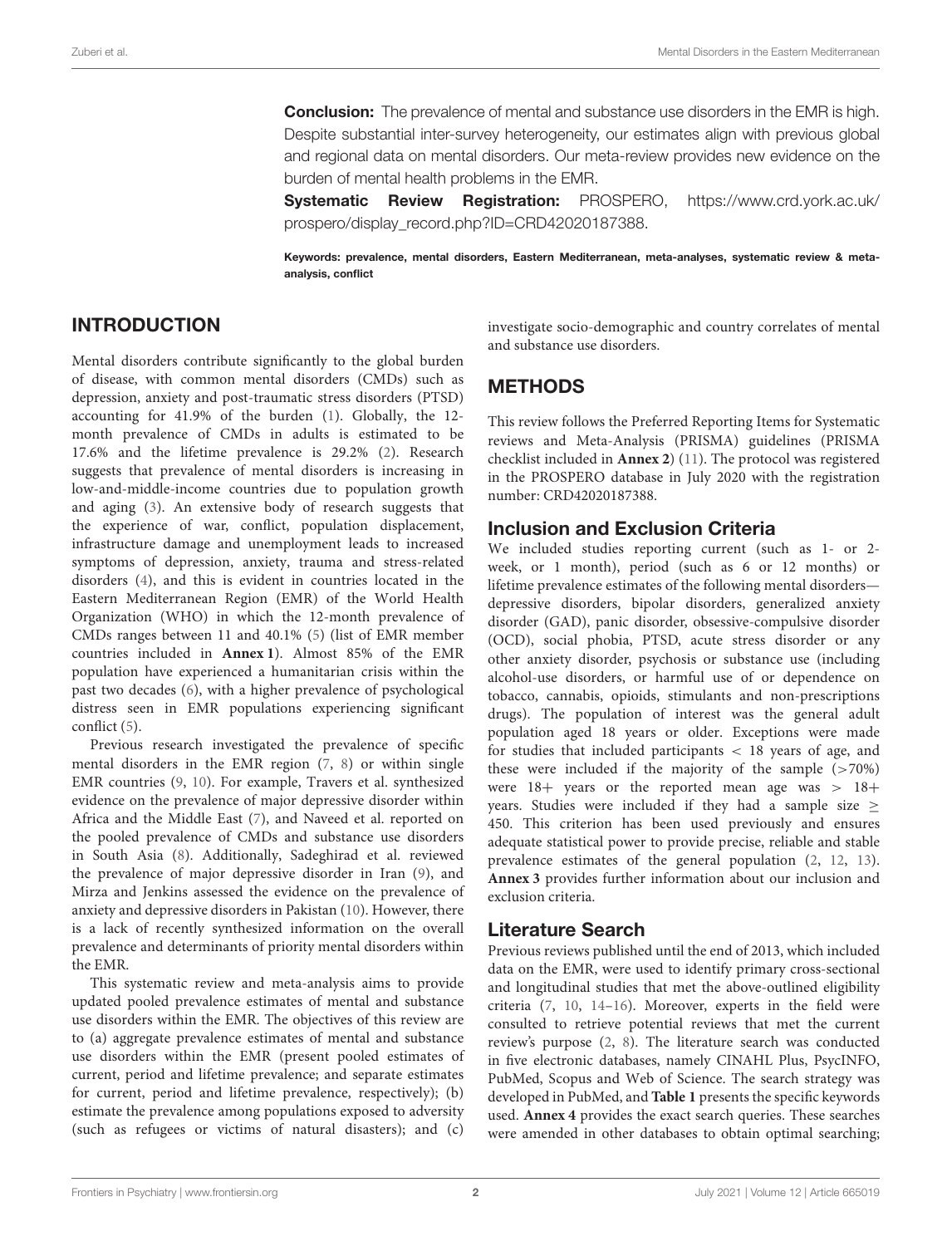#### <span id="page-2-0"></span>TABLE 1 | Search terms.

Keywords

| Disorder type | psych* OR "mental" OR "mood disorders" OR "Depression" OR<br>"Depressive Disorder" OR "Substance abuse" OR<br>"substance-use" OR "substance-related disorders" OR<br>"post-traumatic stress disorder" OR "post-traumatic stress<br>disorder" OR "PTSD" OR "obsessive compulsive disorder" OR<br>"OCD" OR "bipolar disorder" OR "Anxiety" OR "Panic disorder"<br>OR "schizophrenia" OR "GAD" OR "Acute stress disorder"                                                                                                  |  |  |  |  |  |
|---------------|-------------------------------------------------------------------------------------------------------------------------------------------------------------------------------------------------------------------------------------------------------------------------------------------------------------------------------------------------------------------------------------------------------------------------------------------------------------------------------------------------------------------------|--|--|--|--|--|
| Outcomes      | "Prevalence" OR "Frequency" OR "epidemiology" OR<br>"epidemiological" OR "proportion" OR "cases" OR "Odds" OR<br>"Risks" OR "Status" OR "Associated factor" OR "Distribution" OR<br>"Determinants" OR "Risk factor" OR correlate* OR predictor*                                                                                                                                                                                                                                                                         |  |  |  |  |  |
| Study design  | "Systematic Review" OR "meta-analysis" OR "pooled estimate"<br>OR "pooled effect" OR "Systematic Literature Review" OR "Meta-<br>regression" OR "meta-analytic"                                                                                                                                                                                                                                                                                                                                                         |  |  |  |  |  |
|               | Cross-section* OR "longitudinal" OR "prospective" OR cohort*                                                                                                                                                                                                                                                                                                                                                                                                                                                            |  |  |  |  |  |
| Region        | "Global" OR "EMR" OR "EMRO" OR "Eastern Mediterranean<br>Region" OR "Middle East" OR "Middle Eastern Countries" OR<br>"Northern Africa" OR "North Africa" OR "South Asia" OR "Western<br>Asia" OR "Afghanistan" OR "Bahrain" OR "Djibouti" OR "Egypt"<br>OR "Iran" OR "Iraq" OR "Jordan" OR "Kuwait" OR "Lebanon" OR<br>"Libya" OR "Morocco" OR "Oman" OR "Pakistan" OR "Palestine"<br>OR "Qatar" OR "Saudi Arabia" OR "Somalia" OR "Sudan" OR<br>"Syria" OR "Tunisia" OR "United Arab Emirates" OR "UAE" OR<br>"Yemen" |  |  |  |  |  |

for example, (.ti) and (.ti.ab) textwords were used in PsycINFO, instead of [Title] and [Title/Abstract] in PubMed.

Two searches were run on each database. The first search aimed to identify systematic reviews and meta-analyses published until the end of 2013. The second search focused on identifying new primary research such as cross-sectional and longitudinal studies conducted within the EMR countries from 2014 onwards to obtain recent prevalence estimates of mental disorders in the region that were not published in any of the previous systematic reviews [\(7,](#page-8-7) [10,](#page-9-2) [14](#page-9-6)[–16\)](#page-9-7). The literature search was conducted in July 2020 and restricted to English. We also repeated the search up to 2013 and did not find any non-included paper meeting inclusion criteria.

#### Study Selection

Title and abstracts were screened by one author (AZ), and a second reviewer (MH) screened 40% ( $n = 4.921$ ) of the articles. This was done in parallel to allow quality checks to be performed by analyzing inter-rater reliabilities. Any discrepancies were resolved by a third team member (SN). The full texts were reviewed by at least two authors (AZ, AW, SN, or MH) working independently from each other. Studies with overlapping samples (both time periods and regions) were considered as duplicates, with only the one which had complete data introduced to our meta-analyses.

# Data Extraction

Data were extracted by four authors (AZ, AW, SN, and MH) using a manually constructed data extraction form (information on the type of data extracted is included in **[Annex 5](#page-8-5)**). Data from each study were extracted by at least two reviewers working independently from each other. In case of discrepancies, a senior reviewer (DF) was consulted.

#### Data Analysis

The Comprehensive Meta-Analysis software [\(17\)](#page-9-8) was used to calculate the pooled prevalence rates for mental and substance use disorders using random-effects by employing the DerSimonian and Laird variance estimator and logit transformation. A random-effects model was chosen due to the anticipated heterogeneity in the data. The extent of heterogeneity was assessed using several statistics, including the  $I^2$  considered significant at  $> 40\%$  and substantial at  $> 75\%$ , Cochran's Qstatistic considered significant at  $p < 0.05$ . Sensitivity analyses were conducted by running pooled analyses, with sequential removal of each study to assess its contribution to pooled prevalence rates and any significant changes therein. In addition, we assessed the contribution of outlier studies to quantify their contribution to pooled prevalence rates. Begg's funnel plot [\(18\)](#page-9-9) and Egger's regression test [\(19\)](#page-9-10) were used to evaluate publication bias, with significance set at  $p < 0.10$ . Publication bias was adjusted for using Duval & Tweedie's Trim and Fill method [\(20\)](#page-9-11). Subgroup analyses were conducted for subgroups reported in more than four studies [\(8\)](#page-9-0). This was to ensure appropriate statistical power to detect any differences. Furthermore, metaregression analyses were conducted on the age of participants and country gross domestic product (GDP). Both of these are significant predictors of some of the mental disorders and substance use; for instance, mental well-being is consistently shown to be affected by a country's prosperity and poverty rates.

# Quality Assessment

The quality of studies was assessed using the Joanna Briggs Institute (JBI) Critical Appraisal Checklist [\(21\)](#page-9-12) for prevalence studies by at least two reviewers (AZ, SN, or MH) working independently from each other, without blinding to the journal or authorship. The checklist consists of 8 items that assess the chance of bias in a study's design, conduct and data analysis. Further details about the item responses and the process of calculating the quality scores for each study are provided in **[Appendix 17](#page-8-5)**.

# RESULTS

The initial literature search yielded 808 systematic reviews (search #1) and 23,010 observational studies (search #2). Two additional systematic reviews were identified by experts [\(2,](#page-8-1) [8\)](#page-9-0). A total of 473 non-duplicate systematic reviews (search #1) and 12,101 non-duplicate observational studies (search #2) were obtained from the search strategies. Full texts of 161 studies were assessed, and 54 prevalence studies were included in the meta-analysis [\(22](#page-9-13)[–75\)](#page-10-0). The PRISMA flowchart is presented in **[Figure 1](#page-3-0)**.

Studies were published from 2001 to 2020, with most papers published after 2014 ( $n = 39$ ). All studies had a crosssectional design, and all but one study was conducted in the community (one study was conducted online). Sixteen studies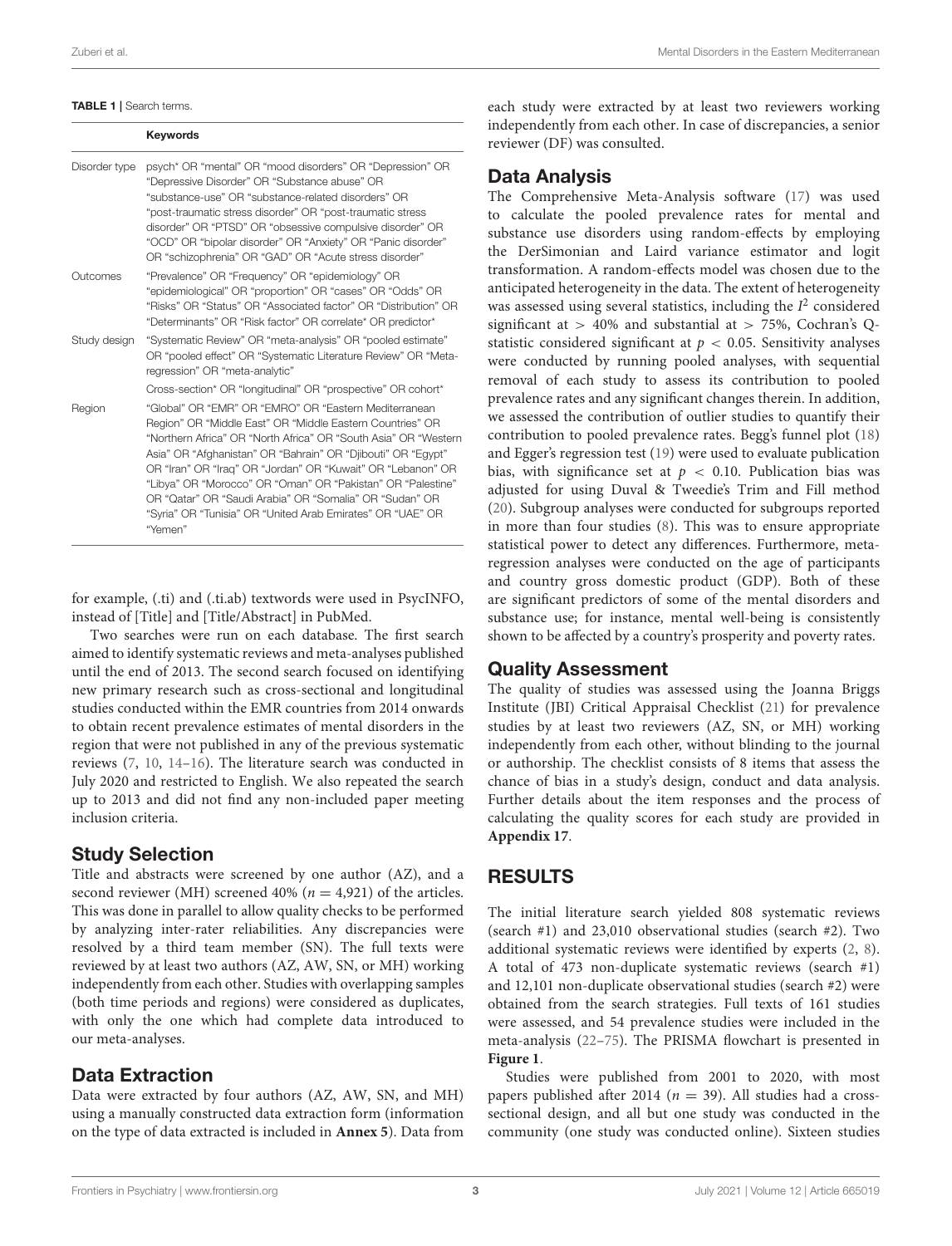

<span id="page-3-0"></span>were conducted in Iran, five in Pakistan, five in Egypt, five in Lebanon, three in Sudan, three in Saudi Arabia, three in Morocco, three in Iraq, two in Afghanistan, two in Jordan, two in Qatar, one in Bahrain, one in Palestine and one in the United Arab Emirates (UAE), while two studies reported prevalence estimates across multiple countries—Pakistan, Tunisia and UAE. No studies from Djibouti, Kuwait, Libya, Oman, Somalia, Syria, and Yemen were identified. The majority of studies used various screening tools to measure the prevalence of mental disorders, and 28 studies utilized diagnostic interviews. Further study characteristics are summarized in **[Appendix 6](#page-8-5)**.

The sample size ranged from 450 [\(56\)](#page-10-1) to 130,570 participants [\(64\)](#page-10-2). The mean age range of participants was 21.8–73 years. Forty-seven studies focused on mental disorders in the general population, while seven were on trauma-exposed populations  $(n)$  $= 2$  on earthquake survivors,  $n = 5$  on refugees). The study sample sizes and main participant characteristics are further summarized in **[Appendix 7](#page-8-5)**.

A total of 36 (67%; 41 study cohorts) reported on the prevalence of depression ( $n = 179,637$ ), 9 (17%; 12 study cohorts)

on bipolar disorder ( $n = 43,027$ ), 19 (35%; 27 study cohorts) on GAD ( $n = 179,944$ ), 14 (26%; 15 study cohorts) on PTSD ( $n$  $= 58,567$ , 11 (20%) on OCD ( $n = 58,058$ ), 11 (20%; 25 study cohorts) on phobic disorders ( $n = 131,579$ ), 10 (19%) on panic disorders ( $n = 54,897$ ), 21 (39%; 57 study cohorts) on substance use ( $n = 902,171$ ) and 8 (15%; 18 study cohorts) on psychosis  $(n = 182, 547)$ . **[Figure 2](#page-4-0)** presents the pooled prevalence estimates (current, period or lifetime) for all mental disorders. Estimates per type of prevalence for each disorder are provided in **[Table 2](#page-5-0)**.

#### **Depression**

The prevalence for current, lifetime and period prevalence were 20.5% (95% CI: 14.9–27.4%), 4.2% (95% CI: 1.8–9.6%), and 4.3% (95% CI: 1.2–13.5%), respectively (**[Table 2](#page-5-0)**). The random-effects pooled prevalence of depressive disorders was estimated at 14.8% (95% CI: 10.7–20.1%) (**[Figure 2](#page-4-0)**). Substantial heterogeneity was present ( $I^2 = 99.81\%$ ,  $\tau^2 = 1.44$ ). The metaanalysis is presented in **[Appendix 8](#page-8-5)** (Forest plot **[Appendix 8.1](#page-8-5)**). The sensitivity analyses did not reveal any significant changes in the prevalence of depressive disorders and the Egger's test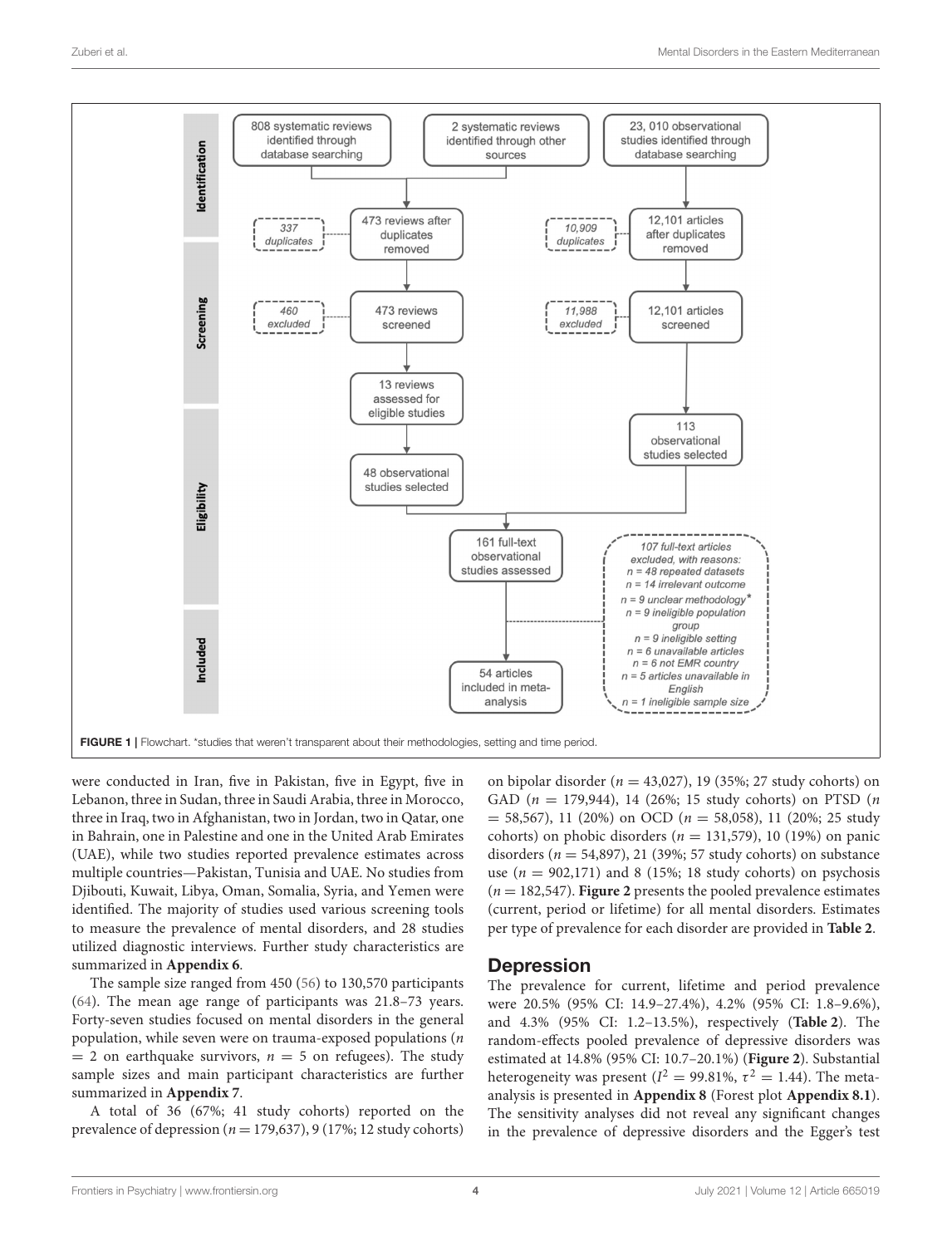| <b>Mental Disorder</b>         |                | No. of studies Pooled sample size | Prevalence range<br>across studies (%) | Prevalence (%) | 95% CI            | Event rate and 95% CI                      |
|--------------------------------|----------------|-----------------------------------|----------------------------------------|----------------|-------------------|--------------------------------------------|
|                                |                |                                   |                                        |                |                   | More<br>Prevalent<br>Less<br>Prevalent     |
| Depressive disorders           | 36             | 179, 637                          | $0.3\% - 74.5\%$                       | 14.8%          | $10.7\% - 20.1\%$ |                                            |
| Bipolar disorders              | $\overline{9}$ | 43,027                            | $0.2\% - 3.8\%$                        | 0.7%           | $0.3\% - 1.6\%$   |                                            |
| Generalised anxiety disorder   | 19             | 179,944                           | $0.6\% - 51.9\%$                       | 10.4%          | $7.1\% - 14.7\%$  |                                            |
| Post-traumatic stress disorder | 14             | 58, 567                           | $0.1\% - 52.1\%$                       | 7.2%           | $2.9\% - 16.6\%$  |                                            |
| Obsessive-compulsive disorder  | 11             | 58,058                            | $0.1\% - 12.2\%$                       | 2.8%           | $1.6\% - 4.9\%$   |                                            |
| Phobic disorders               | 11             | 131, 579                          | $0.1\% - 14.3\%$                       | 1.8%           | $1.1\% - 2.8\%$   |                                            |
| Panic disorders                | 10             | 54,897                            | $0.1\% - 6.6\%$                        | 1.1%           | $0.6\% - 2.2\%$   |                                            |
| Substance-use                  | 21             | 902, 171                          | $0.0\% - 58.5\%$                       | 4.0%           | $3.1\% - 5.2\%$   |                                            |
| Psychosis                      | 8              | 182,547                           | $0.0\% - 5.6\%$                        | 0.5%           | $0.3\% - 0.9\%$   |                                            |
|                                |                |                                   |                                        |                |                   | $-0.50$<br>$-0.25$<br>0.00<br>0.25<br>0.50 |

<span id="page-4-0"></span>revealed no evidence of publication bias ( $p = 0.84$ ). The funnel plot is given in **[Appendix 8.2](#page-8-5)**. The results from subgroup analyses and meta-regression are presented in **[Appendices 8.3](#page-8-5)**, **[8.4](#page-8-5)**, respectively. Subgroup analyses revealed major differences between the prevalence reported in studies using diagnostic interviews compared to those using screening tools ( $p < 0.01$ ), with studies using screening tools reporting four times the prevalence of depression (32.0%, 95% CI: 21.0–45.0%) than studies which employed diagnostic interviews (8.0%, 95% CI: 5.0–12.0%). Of the EMR countries, Afghanistan (33.0%, 95% CI: 7.0–75.0%), Egypt (22.0%, 95% CI: 8.0–47.0%), Jordan (37.0%, 95% CI: 9.0–78.0%), Lebanon (17.0%, 95% CI: 4.0– 47.0%), Morocco (27.0%, 95% CI: 3.0–82.0%), Qatar (50.0%, 95% CI: 7.0–93.0%), and Sudan (40.0%, 95% CI: 10.0–80.0%) reported the highest prevalence, but difference in prevalence between the countries did not attain significance ( $p = 0.46$ ). Additionally, higher prevalence of depression was reported among populations which were exposed to adversity, (33.0%, 95% CI: 11.0–66.0%), living under an authoritarian regime (16.0%, 95% CI: 11.0–23.0%), and living in low-income countries (28.0%, 95% CI: 11.0–54.0%). However, there was no evidence of a significant difference in prevalence estimates within these respective subgroups ( $p = 0.11$ , 0.74, 0.44, respectively). The meta-regression revealed no evidence of an association of depressive disorders with mean age ( $p = 0.34$ ) or with country GDP ( $p = 0.10$ ).

#### Bipolar Disorders

The prevalence for current, lifetime and period prevalence were 1.9% (95% CI: 0.1–3.0%), 0.2% (95% CI: 0.1–0.4%), and 0.6% (95% CI: 0.2–2.2%), respectively (**[Table 2](#page-5-0)**). The random-effects pooled prevalence of bipolar disorders was estimated at 0.7% (95% CI: 0.3–1.6%) (**[Figure 2](#page-4-0)**). Substantial heterogeneity was evident in the reporting of this outcome  $(I<sup>2</sup> = 97.82%)$ . Results for bipolar disorders are presented in **[Appendix 9](#page-8-5)** (Forest plot in **[Appendix 9.1](#page-8-5)**). The sensitivity analyses did not reveal any significant changes in the prevalence of bipolar disorders. However, the Egger's test showed evidence of publication bias ( $p = 0.08$ ) (funnel plot in **[Appendix 9.2](#page-8-5)**). Results from subgroup analyses and metaregression are presented in **[Appendices 9.3](#page-8-5)**, **[9.4](#page-8-5)**, respectively. Subgroup analyses did not reveal any significant differences between EMR countries ( $p = 0.89$ ), regime types ( $p = 0.58$ ) or country's income group ( $p = 0.80$ ). Additionally, the meta-regression showed no evidence of an association of bipolar disorder with mean age ( $p = 0.14$ ) or with country GDP ( $p = 0.38$ ).

#### Generalized Anxiety Disorder

The prevalence for current, lifetime and period prevalence were 10.3% (95% CI: 6.1–17.0%), 4.5% (95% CI: 2.4–8.3%), and 6.0% (95% CI: 2.5–13.7%), respectively (**[Table 2](#page-5-0)**). The randomeffects pooled prevalence of GAD was estimated at 6.9% (95% CI: 4.5–10.4%) (**[Figure 2](#page-4-0)**). Substantial heterogeneity was present  $(I^2 = 99.86\%, \tau^2 = 1.37)$ . Results for GAD are included in **[Appendix 10](#page-8-5)** (Forest plot presented in **[Appendix 10.1](#page-8-5)**). The sensitivity analysis did not reveal any significant changes in the prevalence of GAD. However, the Egger's test revealed evidence of publication bias ( $p < 0.01$ ) (funnel plot presented in **[Appendix 10.2](#page-8-5)**). After adjusting for publication bias, the GAD's pooled prevalence was estimated as 10.4% (95% CI: 7.1–14.7%). The results from subgroup analyses and metaregression are presented in **[Appendices 10.3](#page-8-5)**, **[10.4](#page-8-5)**, respectively. Subgroup analyses revealed that Afghanistan (25.0%, 95% CI: 6.0–62.0%), Saudi Arabia (19.0%, 95% CI: 2.0–69.0%), Palestine (14.0%, 95% CI: 2.0–60.0%) and Iran (11.0%, 95% CI: 5.0– 22.0%) had the highest prevalence of GAD. However, there was no evidence of a significant difference in prevalence between countries ( $p = 0.18$ ). Additionally, there was no evidence of differences between regime types ( $p = 0.69$ ). Low-income countries reported the highest GAD prevalence, but there was no evidence of a statistically significant difference between the countries based on their income levels ( $p = 0.11$ ). There was some evidence of a difference between screening methods (p  $= 0.07$ ), with studies using screening tools reporting double the prevalence (13.0%, 95% CI: 6.0–26.0%) than diagnostic interviews (6.0%, 95% CI: 4.0–9.0%). Studies including traumaexposed populations reported double the prevalence of GAD (14.0%, 95% CI: 2.0–61.0%) than the general population (7.0%, 95% CI: 4.0–10.0%), but there was no evidence of a significant difference between the two population groups ( $p = 0.52$ ). Additionally, the meta-regression revealed no evidence of an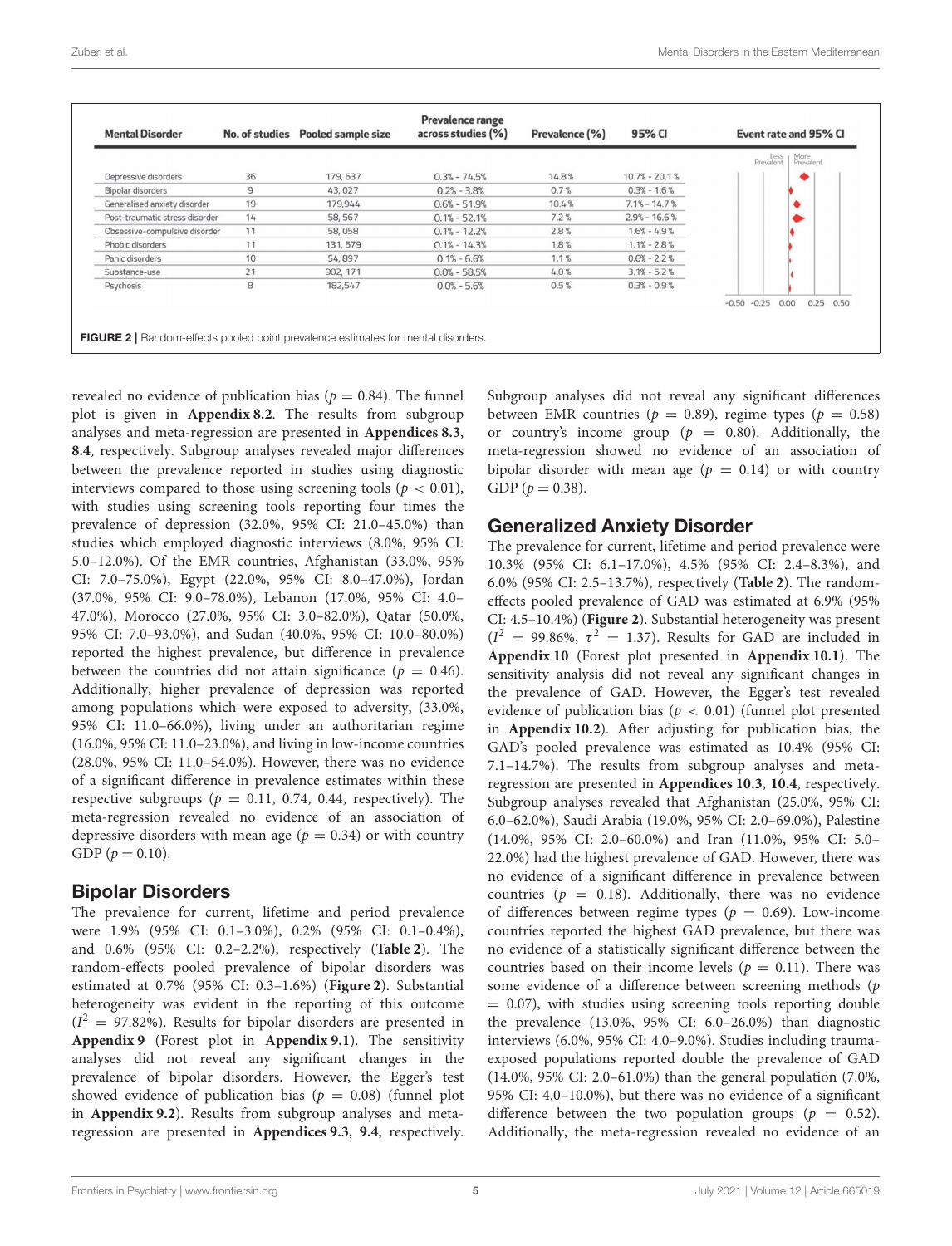<span id="page-5-0"></span>

| Prevalence type                | No. of<br>cohorts | Prevalence<br>(%) | 95% CI         | $I^2$ (%)      |
|--------------------------------|-------------------|-------------------|----------------|----------------|
| Depressive disorder            |                   |                   |                |                |
| Current                        | 32                | 20.5              | 14.9-27.4%     | 99.78          |
| Lifetime                       | 6                 | 4.2               | 1.8-9.6%       | 99.78          |
| Period                         | 3                 | 4.3               | 1.2-13.5%      | 93.99          |
| <b>Bipolar disorder</b>        |                   |                   |                |                |
| Current                        | 6                 | 1.9               | $0.1 - 3.0\%$  | 85.98          |
| Lifetime                       | 5                 | 0.2               | $0.1 - 0.4\%$  | 19.63          |
| Period                         | 1                 | 0.6               | $0.2 - 2.2%$   | $\Omega$       |
| Generalized anxiety disorder   |                   |                   |                |                |
| Current                        | 12                | 10.3              | $6.1 - 17.0%$  | 99.89          |
| Lifetime                       | 10                | 4.5               | $2.4 - 8.3\%$  | 99.42          |
| Period                         | 5                 | 6.0               | 2.5-13.7%      | 98.04          |
| Post-traumatic stress disorder |                   |                   |                |                |
| Current                        | 11                | 9.5               | 4.2-20.1%      | 99.60          |
| Lifetime                       | 4                 | 3.3               | $0.8 - 12.9%$  | 99.50          |
| Post-traumatic stress disorder |                   |                   |                |                |
| Current                        | 5                 | 2.7               | $1.1 - 6.6%$   | 99.13          |
| Lifetime                       | 4                 | 2.2               | $0.8 - 6.3\%$  | 99.20          |
| Period                         | 1                 | 1.4               | $0.2 - 10.0\%$ | $\overline{O}$ |
| <b>Phobic disorders</b>        |                   |                   |                |                |
| Current                        | 11                | 2.6               | $1.3 - 5.2%$   | 99.33          |
| Lifetime                       | 12                | 1.2               | $0.6 - 2.5%$   | 99.17          |
| Period                         | $\overline{2}$    | 1.7               | $0.3 - 10.4%$  | 94.37          |
| <b>Panic disorders</b>         |                   |                   |                |                |
| Current                        | 3                 | 0.9               | $0.0 - 0.3\%$  | 90.95          |
| Lifetime                       | 6                 | 1.3               | $0.1 - 0.3\%$  | 98.97          |
| Period                         | 1                 | 0.9               | $0.0 - 0.7\%$  | $\overline{O}$ |
| Substance use                  |                   |                   |                |                |
| Current                        | 10                | 8.4               | 4.9-14.1%      | 99.94          |
| Lifetime                       | 30                | 3.3               | $2.4 - 4.7%$   | 99.95          |
| Period                         | 17                | 1.3               | $0.8 - 2.1%$   | 99.64          |
| <b>Psychosis</b>               |                   |                   |                |                |
| Current                        | 5                 | 1.3               | $0.4 - 4.1%$   | 97.51          |
| Lifetime                       | 8                 | 0.3               | $0.1 - 0.7\%$  | 98.87          |
| Period                         | 5                 | 0.4               | $0.1 - 1.3%$   | 24.69          |

association of GAD with mean age ( $p = 0.13$ ) or with country GDP ( $p = 0.98$ ).

#### Post-traumatic Stress Disorder

The prevalence for current and lifetime prevalence were 9.5% (95% CI: 4.2–20.1%) and 3.3% (95% CI: 0.8–12.9%) respectively (**[Table 2](#page-5-0)**). The random-effects pooled prevalence of PTSD was estimated at 7.2% (95% CI: 2.9–16.6%) (**[Figure 2](#page-4-0)**). Substantial heterogeneity was present ( $I^2 = 99.73\%$ ,  $\tau^2 = 3.43$ ). Results for PTSD are presented in **[Appendix 11](#page-8-5)** (forest plot included in **[Appendix 11.1](#page-8-5)**). Sensitivity analysis did not reveal any significant changes in the prevalence of PTSD, and the Egger's test revealed no evidence of publication bias ( $p = 0.16$ ) (funnel plot presented

in **[Appendix 11.2](#page-8-5)**). Results from subgroup analyses and metaregression are presented in **[Appendices 11.3, 11.4](#page-8-5)**, respectively. Subgroup analyses showed that Afghanistan (35.0%, 95% CI: 4.0–87.0%), Palestine (18.0%, 95% CI: 1.0–88.0%), and Sudan (36.0%, 95% CI: 2.0–95.0%) had the highest prevalence of PTSD. However, there was no evidence of a difference in prevalence between EMR countries ( $p = 0.15$ ). Studies that used screening tools reported over double the prevalence of PTSD (17.0%, 95% CI: 3.0–61.0%) compared to studies that employed diagnostic interviews (6.0%, 95% CI: 2.0–15.0%), but there was no evidence of a significant difference between the two ( $p = 0.33$ ). Generally, there was evidence of higher prevalence of PTSD in low-income countries ( $p = 0.03$ ) and some evidence that trauma-exposed populations had over six times the prevalence of PTSD (33.0%, 95% CI: 6.0–80.0%) than the general population (5.0%, 95% CI: 2.0–13.0%) ( $p = 0.05$ ). The meta-regression revealed no evidence of an association of PTSD with mean age ( $p = 0.88$ ). However, there was evidence of a negative association of PTSD with country GDP ( $p = 0.04$ ).

#### Obsessive Compulsive Disorder

The prevalence for current, lifetime and period prevalence were 2.7% (95% CI: 1.1–6.6%), 2.2% (95% CI: 0.8–6.3%), and 1.4% (95% CI: 0.2–10.0%), respectively (**[Table 2](#page-5-0)**). The random-effects pooled prevalence of OCD was estimated at 2.8% (95% CI: 1.6– 4.9%) (**[Figure 2](#page-4-0)**). Substantial heterogeneity was evident in the reporting of this outcome ( $I^2 = 99.01\%$ ,  $\tau^2 = 0.85$ ). Results for OCD are presented in **[Appendix 12](#page-8-5)** (forest plot included in **[Appendix 12.1](#page-8-5)**). Sensitivity analysis did not reveal any significant changes in the prevalence of OCD, and the Egger's test revealed no evidence of publication bias ( $p = 0.87$ ) (funnel plot in **[Appendix 12.2](#page-8-5)**). Results from the subgroup analyses and metaregression are presented in **[Appendices 12.3](#page-8-5)**, **[12.4](#page-8-5)**, respectively. Subgroup analyses revealed evidence of a difference between EMR countries ( $p = 0.01$ ) with Morocco (6.0%, 95% CI: 2.0– 21.0%), Iran (6.0%, 95% CI: 2.0–14.0%), and Iraq (5.0%, 95% CI: 1.0–25.0%) reporting higher prevalence of OCD. There was also evidence of prevalence differing across countries based on their income groups ( $p = 0.01$ ), with high-income countries reporting the lowest prevalence of OCD (0.1%, 95% CI: 0.0–1.0%). The meta-regression revealed no evidence of an association of OCD with mean age ( $p = 0.66$ ) or with country GDP ( $p = 0.74$ ).

#### Phobic Disorders

The prevalence for current, lifetime and period prevalence were 2.6% (95% CI: 1.3–5.2%), 1.2% (95% CI: 0.6–2.5%), and 1.7% (95% CI: 0.3–10.4%), respectively (**[Table 2](#page-5-0)**). The random-effects pooled prevalence of phobic disorders was estimated at 1.8% (95% CI: 1.1–2.8%) (**[Figure 2](#page-4-0)**). Substantial heterogeneity was evident in the reporting of this outcome ( $I^2 = 99.23\%$ ,  $\tau^2 =$ 1.35). Results for phobic disorders are included in **[Appendix 13](#page-8-5)** (forest plot presented in **[Appendix 13.1](#page-8-5)**). Sensitivity analysis did not reveal any significant changes in the prevalence of phobic disorders, and the Egger's test revealed no evidence of publication bias  $(p = 0.13)$  (funnel plot included in **[Appendix 13.2](#page-8-5)**). Results from the subgroup analyses and meta-regression are presented in **[Appendices 13.3](#page-8-5)**, **[13.4](#page-8-5)**, respectively. Subgroup analyses revealed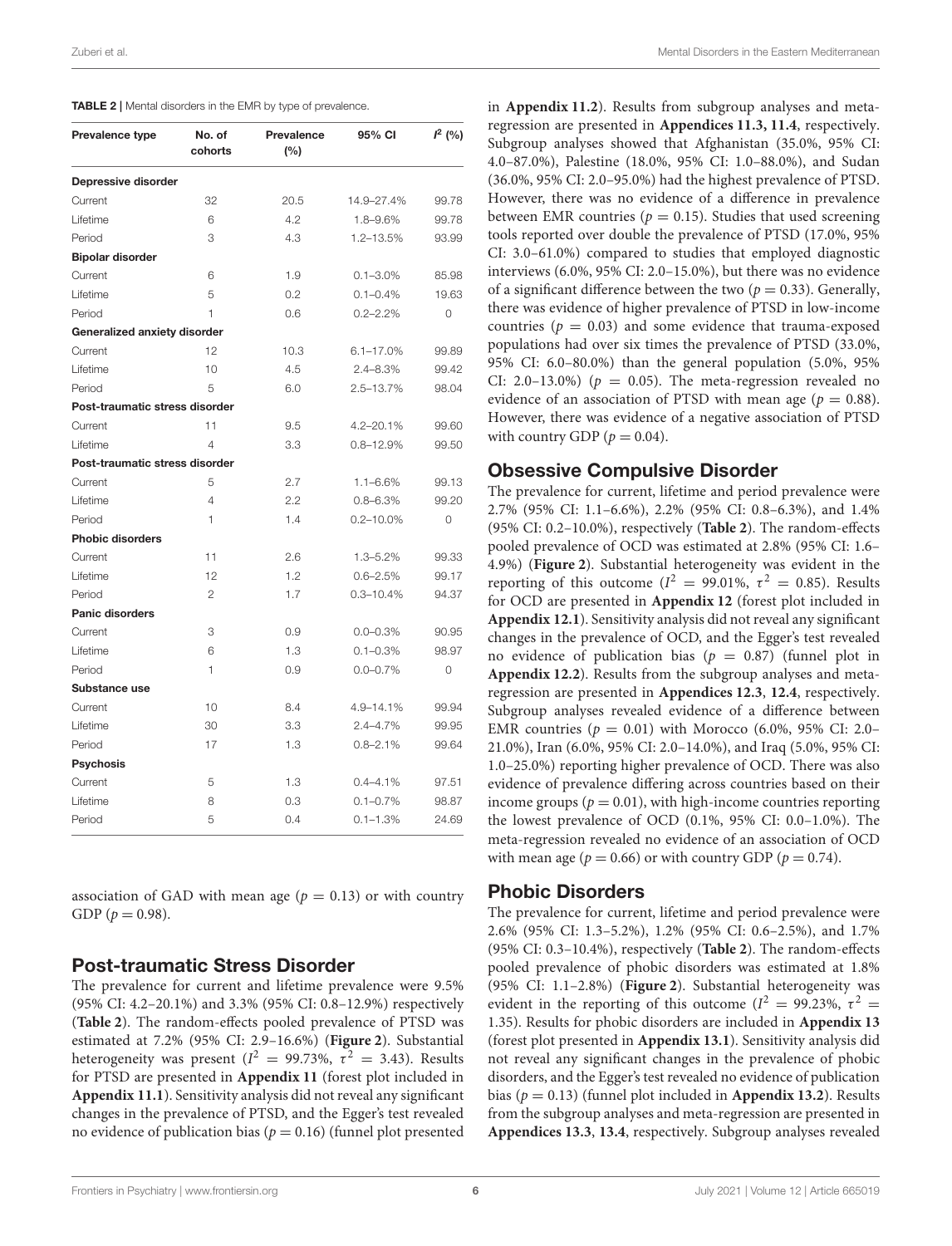strong evidence for differences in the prevalence of phobic disorders across EMR countries ( $p < 0.01$ ), with the highest prevalence in Sudan (14.0%, 95% CI: 4.0–39.0%) and Morocco (8.0%, 95% CI: 4.0–13.0%). There was also evidence of differences across country income groups ( $p < 0.01$ ), with the highest prevalence reported in low-income countries (14.0%, 95% CI: 26.0–58.0%). Additionally, there was evidence of a difference across population type ( $p = 0.04$ ) and regime type ( $p = 0.01$ ), with populations exposed to adversity having seven times the prevalence of phobic disorders (14.0%, 95% CI: 2.0–60.0%) than the general population (2.0%, 95% CI: 1.0–3.0%), and populations living under hybrid regimes having four times the prevalence (4.0%, 95% CI: 2.0–8.0%) than those under authoritarian regimes (1.0%, 95% CI: 1.0–2.0%). The metaregression revealed no evidence of an association of phobic disorders with mean age ( $p = 0.15$ ), but there was evidence of a negative association with country GDP ( $p = 0.04$ ).

#### Panic Disorders

The prevalence for current, lifetime and period prevalence were 0.9% (95% CI: 0.0–0.3%), 1.3% (95% CI: 0.1–0.3%), and 0.9% (95% CI: 0.0–0.7%), respectively (**[Table 2](#page-5-0)**). The random-effects pooled prevalence of panic disorders was estimated at 1.1% (95% CI: 0.6–2.2%) (**[Figure 2](#page-4-0)**). Substantial heterogeneity was evident in the reporting of this outcome ( $I^2 = 98.69\%$ ,  $\tau^2 =$ 1.09). Results for panic disorders are presented in **[Appendix 14](#page-8-5)** (forest plot included in **[Appendix 14.1](#page-8-5)**). Sensitivity analysis did not reveal any significant changes in the prevalence of panic disorders, and the Egger's test showed no evidence of publication bias ( $p = 0.31$ ) (funnel plot in **[Appendix 14.2](#page-8-5)**). Results from the subgroup analyses and meta-regression are presented in **[Appendices 14.3](#page-8-5)**, **[14.4](#page-8-5)**, respectively. Subgroup analyses revealed evidence for differences in the prevalence of panic disorders across EMR countries ( $p < 0.01$ ), with Morocco reporting the highest prevalence (4.0%, 95% CI: 2.0–10.0%). There was also evidence of a difference between regime type ( $p = 0.02$ ), with populations living under hybrid regimes reporting a higher prevalence of panic disorders (3.0%, 95% CI: 1.0–5.0%) than those under authoritarian regimes (1.0%, 95% CI: 1.0–2.0%). The meta-regression revealed no evidence of an association of panic disorders with country GDP ( $p = 0.16$ ).

# Substance Use

The prevalence for current, lifetime and period prevalence were 8.4% (95% CI: 4.9–14.1%), 3.3% (95% CI: 2.4–4.7%), and 1.3% (95% CI: 0.8–2.1%), respectively (**[Table 2](#page-5-0)**). The random-effects pooled prevalence of substance use was estimated at 3.0% (95% CI: 2.3–3.9%) (**[Figure 2](#page-4-0)**). Substantial heterogeneity was evident in the reporting of this outcome ( $I^2 = 99.94\%$ ,  $\tau^2 = 1.02$ ). Results for substance use are presented in **[Appendix 15](#page-8-5)** (forest plot included in **[Appendix 15.1](#page-8-5)**). Sensitivity analysis did not reveal any significant changes in the prevalence of substance use. Among eight of these studies, pooled prevalence for tobacco use alone was estimated at 23.3% (95% CI: 19.2–28.1%,  $I^2 = 99.85\%$ , 280,826) (**[Appendix 15.5](#page-8-5)**).

The Egger's test revealed strong evidence of publication bias (p < 0.01) (funnel plot is presented in **[Appendix 15.2](#page-8-5)**). After adjusting for publication bias, the pooled prevalence of substance use was estimated at 4.02% (95% CI: 3.1–5.2%). Results from the subgroup analyses and meta-regression are presented in **[Appendices 15.3](#page-8-5)**, **[15.4](#page-8-5)**, respectively. Subgroup analyses revealed strong evidence for differences in the prevalence of substance use across EMR countries ( $p < 0.01$ ), with Pakistan (32.0%, 95% CI: 6.0–78.0%), Qatar (29.0%, 95% CI: 5.0–75.0%), Morocco (15.0%, 95% CI: 8.0–26.0%), and Saudi Arabia (14.0%, 95% CI: 5.0–34.0%) reporting the highest prevalence. There was also strong evidence of differences across country income subgroups  $(p < 0.01)$ , with high-income countries reporting the highest prevalence (10.0%, 95% CI: 4.0–21.0%). The prevalence also differed across regime types and screening method ( $p < 0.01$  for both), with hybrid regimes and studies using screening tools as opposed to diagnostic interviews reporting higher prevalence of substance use (13.0%, 95% CI: 7.0–22.0% and 8.0%, 95% CI: 6.0– 11.0%, respectively). The meta-regression also revealed evidence of a positive association of substance use with mean age ( $p <$ 0.01). However, country GDP was not found to have a significant association with substance use ( $p = 0.55$ ).

# **Psychosis**

The prevalence for current, lifetime and period prevalence were 1.3% (95% CI: 0.4–4.1%), 0.3% (95% CI: 0.1–0.7%), and 0.4% (95% CI: 0.1–1.3%), respectively (**[Table 2](#page-5-0)**). The random-effects pooled prevalence of psychosis was estimated at 0.5% (95% CI: 0.3–0.9%) (**[Figure 2](#page-4-0)**). Substantial heterogeneity was evident in the reporting of this outcome ( $I^2 = 97.93\%$ ). Results for psychosis are included in **[Appendix 16](#page-8-5)** (forest plot included in **[Appendix 16.1](#page-8-5)**). Sensitivity analysis did not reveal any significant changes in the prevalence of psychosis, and the Egger's test revealed no evidence of publication bias ( $p = 0.42$ ) (funnel plot is included in **[Appendix 16.2](#page-8-5)**). Results from the subgroup analyses and meta-regression are presented in **[Appendices 16.3](#page-8-5)**, **[16.4](#page-8-5)**, respectively. Subgroup analyses revealed a higher prevalence of psychosis in low-income countries (5.6%, 95% CI: 0.8–30.8%). However, there was no evidence of a difference between the prevalence of psychosis across country's income group or EMR countries and screening method ( $p > 0.05$ ). The meta-regression revealed no evidence of an association of psychosis with mean age  $(p = 0.38)$  or with country GDP  $(p = 0.32)$ .

# Quality Assessment

The quality assessment of all included studies is presented in **[Appendix 17](#page-8-5).** Most studies were rated as medium-quality ( $n =$ 28), with 22 rated as high-quality and only four rated as lowquality. Across the items, all studies had an adequate sample size ( $n = 54$ ). Additionally, the majority of studies had an appropriate sampling frame ( $n = 50$ ) and sampling method (*n*)  $=$  49), appropriate statistics ( $n = 48$ ) and appropriate details of the sample and setting ( $n = 42$ ). Fewer studies conducted data analysis with sufficient coverage ( $n = 29$ ), employed valid ( $n =$ 34) and reliable ( $n = 33$ ) measures, and had adequate response rates ( $n = 27$ ), that is,  $\geq 85\%$ .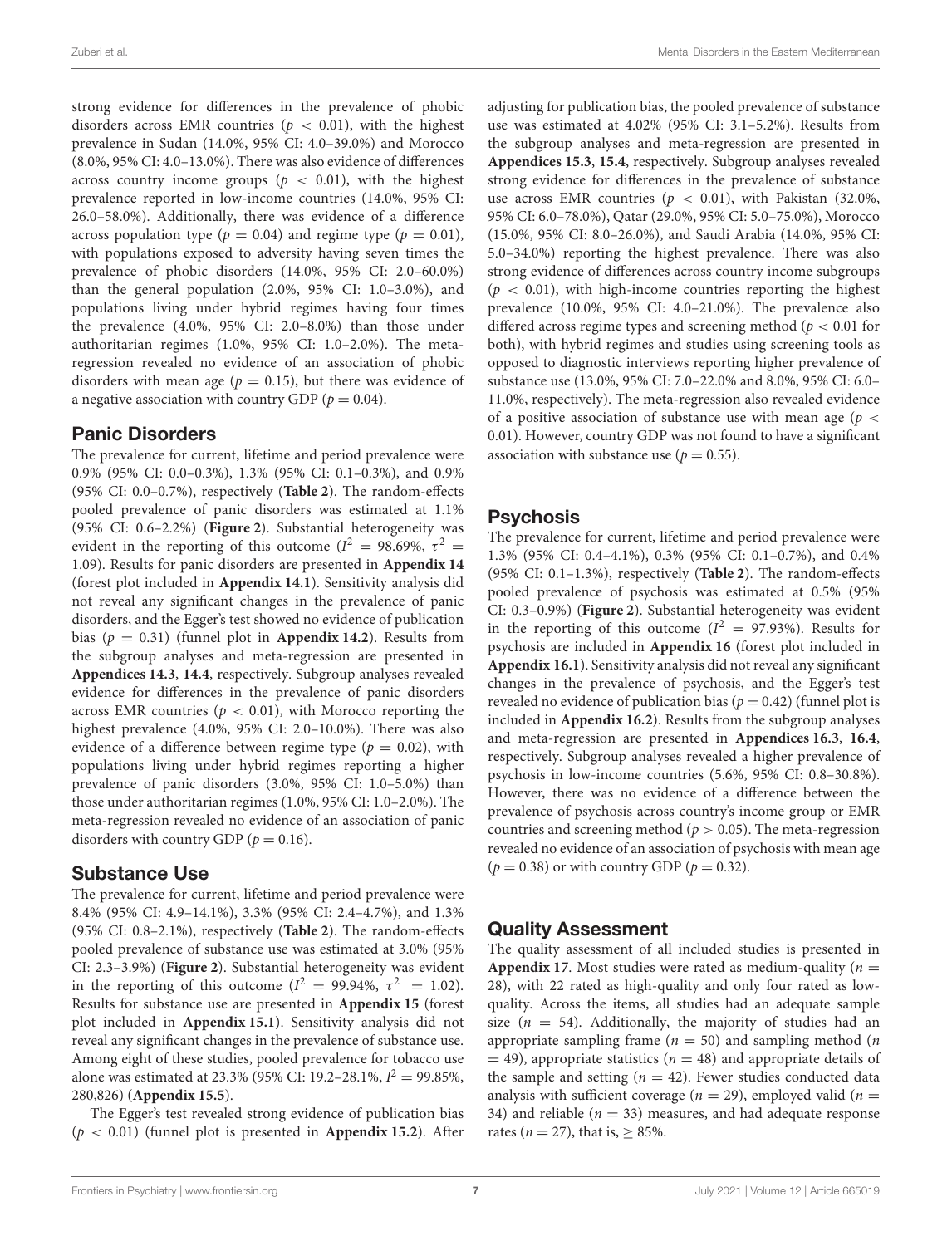# **DISCUSSION**

The current review included 54 studies that reported prevalence estimates for mental and substance use disorders across 15 countries in the WHO EMR. Depressive disorders showed the highest pooled prevalence of current, period and lifetime prevalence (14.8%, 95% CI: 10.7–20.1%), followed by GAD (10.4%, 95% CI: 7.1–14.7%), PTSD (7.2%, 95% CI: 2.9–16.6%), substance use (4.0%, 95% CI: 3.1–5.2%), OCD (2.8%, 95% CI: 1.6–4.9%), phobic disorders (1.8%, 95% CI: 1.1–2.8%), panic disorders (1.1%, 95% CI: 0.6–2.2%), bipolar disorders (0.7%, 95% CI: 0.3–1.6%), and psychosis (0.5%, 95% CI: 0.3–0.9%). Period and lifetime prevalence showed little difference across mental disorders. More pronounced differences in prevalence were seen for depression and GAD, specifically between current and lifetime prevalence depression: current prevalence 20.5% (95% CI: 14.9–27.4%), vs. lifetime prevalence: 4.2% (95%CI: 1.8– 9.6%); GAD: current prevalence 10.3% (95% CI: 6.1–17.0), vs. lifetime prevalence: 4.5% (95% CI: 2.4–8.3%).

Our findings correspond to the current evidence base. For example, depression was the most prevalent disorder within our review, a finding that is consistent with previous systematic reviews in the EMR [\(76\)](#page-10-3) and the regional prevalence recently reported by WHO [\(77\)](#page-10-4). The prevalence of depression in the EMR is higher than the global prevalence (4.7%, 95% CI: 4.4–5.0%) [\(15\)](#page-9-14), which can be explained by the ongoing conflict and unrest in the majority of the EMR countries [\(78,](#page-10-5) [79\)](#page-10-6). Similarly, our pooled prevalence estimate for bipolar disorder (0.7%, 95% CI: 0.3– 1.6%) is consistent with the global prevalence estimate of 0.74% [\(14\)](#page-9-6). Other reviews have found that the prevalence of bipolar disorders is between 1 and 2% [\(13,](#page-9-5) [80\)](#page-10-7). Our period prevalence for GAD is 6.0% (95% CI: 2.5–13.7%) which corresponds with the period prevalence for anxiety disorders (including GAD) reported by Steel et al. (6.7%, 95% CI: 6.1–7.9%) [\(2\)](#page-8-1). Similarly, the lifetime prevalence for PTSD which we have found (3.3%, 95% CI: 0.8–12.9%) corresponds to the WMHS estimate of 3.2% (95% CI: 3.0–3.4%) [\(81\)](#page-10-8). For OCD, the period prevalence (1.4%, 95% CI: 0.2–10.0%) and lifetime prevalence (2.2%, 95% CI: 0.8–6.3%) obtained in this review are greater than previous global 1-year 0.54% (95% CI: 0.28–0.86%) and lifetime estimate (1.3%; 95% CI: 0.86–1.8%) as reported by Somers et al. [\(12\)](#page-9-4). As for phobic disorders, the period prevalence (1.7%, 95% CI: 0.3–10.4%) and lifetime prevalence (1.2%, 95% CI: 0.6–2.5%) obtained in our review is also less than Somers's et al. 1-year (3.0%, 95% CI: 0.98–5.8%) and lifetime estimates (5.3%, 95% CI: 3.4–7.9%) [\(12\)](#page-9-4). However, our estimates for panic disorders, specifically the period prevalence estimate (0.9%, 95% CI: 0.0– 0.7%) corresponds to findings by Somers et al. (0.99%, 95% CI: 0.55–1.5%). Furthermore, our lifetime estimate for panic disorders (1.3%, 95% CI: 0.1–0.3%) is similar to Somer et al.'s lifetime estimates (1.2%, 95% CI: 0.7–1.9%) [\(12\)](#page-9-4). Although there seems to be consistency in prevalence estimates for panic disorders across regions, overall, there is a paucity of evidence on OCD, phobic and panic disorders and therefore, any variations as well as similarities in the results require further investigation into the source of these trends. The pooled prevalence of substance use after adjusting for publication bias (4.0%, 95% CI: 3.1–5.2%)

is similar to global period prevalence estimates (3.8%, 95% CI: 3.3–4.2%) [\(2\)](#page-8-1). Additionally, the global lifetime prevalence estimate obtained by other authors (10.7%, 95% CI: 9.2–12.5%) [\(2\)](#page-8-1) is higher than the lifetime prevalence estimate obtained in the current study (3.3%, 95% CI: 2.4–4.7%). Research on substance use faces challenges within the region due to stigma and their illegal status and therefore, it may be difficult to assess their true prevalence. Psychosis shows the lowest pooled prevalence among all mental disorders (0.5%, 95% CI: 0.3–0.9%), confirming global trends. Psychosis has been reported higher in conflict-affected settings with an established association between psychotic symptoms and PTSD [\(82\)](#page-10-9).

#### Subgroup Analyses and Meta-Regression

Subgroup analyses on EMR countries, population type, regime type, screening method (diagnostic or non-diagnostic), and country's income group revealed possible reasons for the heterogeneity observed. The prevalence of OCD, panic disorders, phobic disorders and substance use varied significantly across EMR countries. Additionally, populations exposed to adversity had a higher prevalence (between two to seven times) than the general population. However, this difference was only significant for phobic disorders and marginally significant for PTSD. Higher rates of depressive disorders, GAD, PTSD, phobic disorders and psychosis were observed in low-income countries, with evidence of a difference in the prevalence of PTSD and phobic disorders across income groups.

Additionally, individuals in hybrid regimes were found to be significantly more likely to show phobic and panic disorders, as well as substance use. Substance use was also found to be significantly higher in high-income countries. Finally, studies that used screening tools reported a consistently higher prevalence of mental disorders than studies that used diagnostic interviews. Significantly higher rates were reported for depressive disorders and substance use and marginally significantly higher rates for GAD.

In addition to subgroup analyses, meta-regression analyses were also performed to assess the variation in prevalence estimates of mental disorders and substance use based on the age of participants and country GDP. Meta-regression analyses in the current review revealed that substance use was positively associated with mean age. Furthermore, country GDP was found to be negatively associated with both PTSD and phobic disorders. A discussion on further trends across other countrylevel factors, age of participants and population type is provided in **[Appendix 18](#page-8-5)**.

# Strengths and Limitations

This study synthesizes current evidence on the prevalence of mental and substance use disorders within the EMR, with a search strategy adapted from previous reviews [\(8,](#page-9-0) [83\)](#page-10-10). However, title and abstract screening was predominately done by one author, with another author double screening 40% of the articles only. This selection process was chosen due to time constraints and may have increased the chances of missing relevant studies. On the other hand, all full texts were reviewed by at least two authors working independently from each other. We did not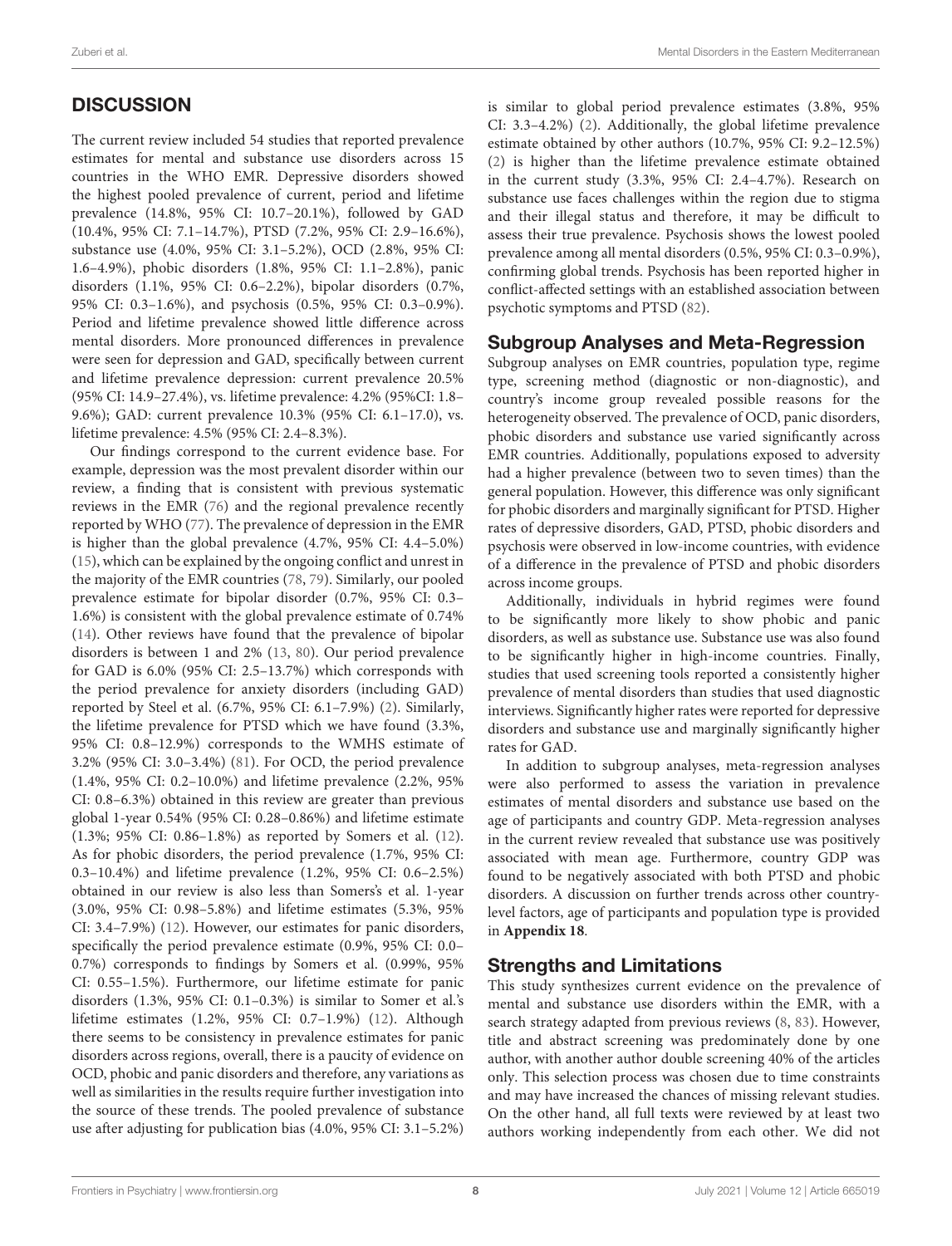search for gray literature and conducted the literature search in English only. Furthermore, we did not search for cross-sectional studies before 2014 and relied on data from systematic reviews published until then. Therefore, it may be possible that some individual studies were missed.

At the data extraction stage, lifetime prevalence estimates were preferred over current or period prevalence rates (rational provided in **[Annex 5](#page-8-5)**). However, lifetime prevalence estimates may be more susceptible to recall bias due to a more extended period of recall [\(2\)](#page-8-1). Furthermore, we combined current, period and lifetime prevalence estimates (**[Figure 2](#page-4-0)**) to be able to include a larger number of studies per disorder type but separate analyses were also conducted taking account of possible differences in prevalence (see **[Table 2](#page-5-0)**). However, some of these are based on a low number of studies which may hamper generalisability of findings. Prevalence estimates for some of the mental disorders were very low, and even larger sample sizes (>500) had higher margin of errors and imprecise estimates, rendering some of our pooled estimates (**[Figure 2](#page-4-0)**) asymmetric. Additionally, substance use included tobacco use, which generally has a high population prevalence and may have affected the overall prevalence estimate [\(2\)](#page-8-1) (forest plot for tobacco use included in the **[Supplementary Material](#page-8-5)**). Separate analyses by type of prevalence was also being conducted. Period and lifetime prevalence showed little difference across mental disorders. More pronounced differences in prevalence were seen for depression and GAD and these differences between current and lifetime prevalence for depression and GAD may be due clinical and statistical heterogeneity across different studies. This disparity in finding is seen due to a broader set of inclusion and exclusion criteria, leading to heterogeneity in characteristics of study samples, screening and diagnostic methods and thresholds considered for screening scales. For future studies, we recommend that investigators consider narrower inclusion and exclusion criteria pertaining to more homogenous study populations and research methods, to arrive at more robust prevalence estimates.

There are a few methodological factors that need to be considered as well. First, around 28% of the studies had an under-representation of adults aged 50+ years which may affect the generalisability of the findings to older age-groups. Second, around 13% of studies were rated to have an inadequate response rate (< 85%), and 37% of the studies did not specify

#### **REFERENCES**

- <span id="page-8-0"></span>1. Whiteford HA, Degenhardt L, Rehm J, Baxter AJ, Ferrari AJ, Erskine HE, et al. Global burden of disease attributable to mental and substance use disorders: findings from the Global Burden of Disease Study 2010. Lancet. (2013) 382:1575–86. doi: [10.1016/S0140-6736\(13\)61611-6](https://doi.org/10.1016/S0140-6736(13)61611-6)
- <span id="page-8-1"></span>2. Steel Z, Marnane C, Iranpour C, Chey T, Jackson JW, Patel V, et al. The global prevalence of common mental disorders: a systematic review and meta-analysis 1980–2013. Int J Epidemiol. (2014) 43:476–93. doi: [10.1093/ije/dyu038](https://doi.org/10.1093/ije/dyu038)
- <span id="page-8-2"></span>3. Patel V, Saxena S, Lund C, Thornicroft G, Baingana F, Bolton P, et al. The lancet commission on global mental health and sustainable development. Lancet. (2018) 392:1553–98. doi: [10.1016/S0140-6736\(18\)31612-X](https://doi.org/10.1016/S0140-6736(18)31612-X)

the response rate. This may have led to more conservative estimates as non-respondents may have potentially higher rates of mental disorders [\(84,](#page-11-0) [85\)](#page-11-1). Third, substantial heterogeneity was identified in all random effect models, with  $I^2$  exceeding 95% in each of them. Heterogeneity can have an adverse effect on the inter-survey comparability and the reliability and interpretability of the pooled prevalence estimates. However, sensitivity analyses yielded no significant changes in any of the estimates, thereby confirming the stability of the prevalence estimates to a large extent. Finally, the majority of studies employed screening tools only which may have overestimated prevalence of mental disorders.

# **CONCLUSION**

The prevalence of mental and substance use disorders in the EMR is high. Despite substantial inter-survey heterogeneity, our estimates align with previous data on mental and substance use disorders at the global and regional level. Our systematic review and meta-analysis provide important new evidence to better understand the burden of mental and substance use disorders in the EMR, which may facilitate future mental health research and policymaking in this region.

# DATA AVAILABILITY STATEMENT

The original contributions presented in the study are included in the article/**[Supplementary Material](#page-8-5)**, further inquiries can be directed to the corresponding author/s.

# AUTHOR CONTRIBUTIONS

AZ conducted the literature search, extracted and analyses data, and drafted the paper. AW, SN, and MH assisted in data extraction, analyzed, and interpretation of data. AR, KS, and DF critically revised the paper. All authors reviewed the paper and approved the final version.

#### SUPPLEMENTARY MATERIAL

<span id="page-8-5"></span>The Supplementary Material for this article can be found [online at: https://www.frontiersin.org/articles/10.3389/fpsyt.](https://www.frontiersin.org/articles/10.3389/fpsyt.2021.665019/full#supplementary-material) 2021.665019/full#supplementary-material

- <span id="page-8-3"></span>4. Ghosh N, Mohit A, Murthy RS. Mental health promotion in post-conflict countries. J R Soc Promot Health. [\(2004\) 124:268–70. doi: 10.1177/146642400412](https://doi.org/10.1177/146642400412400614) 400614
- <span id="page-8-4"></span>5. Charara R, Forouzanfar M, Naghavi M, Moradi-Lakeh M, Afshin A, Vos T, et al. The burden of mental disorders in the Eastern Mediterranean region, 1990-2013. PLoS ONE. [\(2017\) 12:e0169575. doi: 10.1371/journal.pone.](https://doi.org/10.1371/journal.pone.0169575) 0169575
- <span id="page-8-6"></span>6. Mandil A, Chaaya M, Saab D. Health status, epidemiological profile and prospects: Eastern Mediterranean region. Int J Epidemiol. (2013) 42:616– 26. doi: [10.1093/ije/dyt026](https://doi.org/10.1093/ije/dyt026)
- <span id="page-8-7"></span>7. Travers KU, Pokora TD, Cadarette SM, Mould JF. Major depressive disorder in Africa and the Middle East: a systematic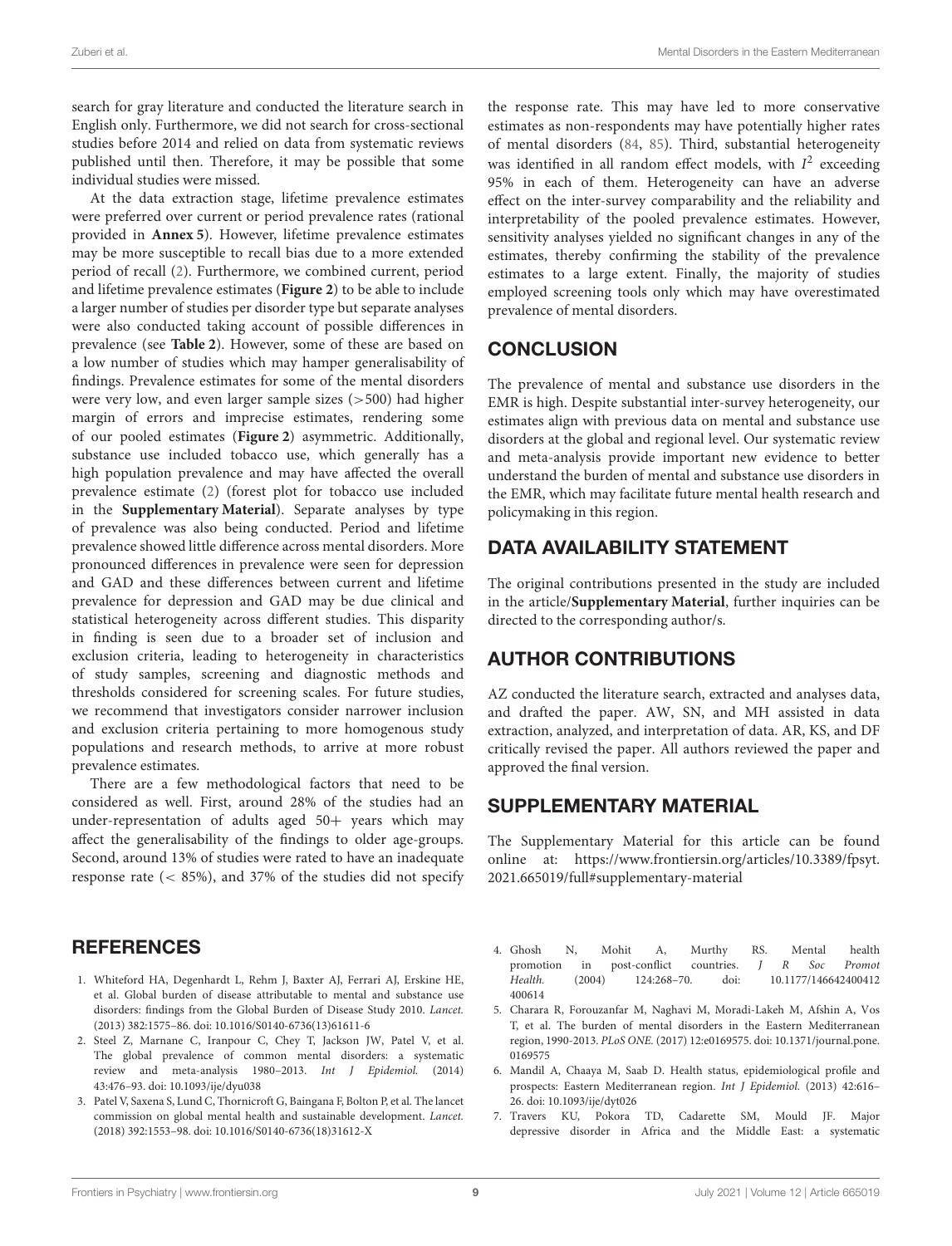literature review. Exp Rev Pharmacoecon Outcomes Res. (2013) 13:613–30. doi: [10.1586/14737167.2013.838026](https://doi.org/10.1586/14737167.2013.838026)

- <span id="page-9-0"></span>8. Naveed S, Waqas A, Chaudhary AMD, Kumar S, Abbas N, Amin R, et al. Prevalence of common mental disorders in South Asia: a systematic review and meta-regression analysis. Front Psychiatry. (2020) 11:573150. doi: [10.3389/fpsyt.2020.573150](https://doi.org/10.3389/fpsyt.2020.573150)
- <span id="page-9-1"></span>9. Sadeghirad B, Haghdoost AA, Amin-Esmaeili M, Ananloo ES, Ghaeli P, Rahimi-Movaghar A, et al. Epidemiology of major depressive disorder in iran: a systematic review and meta-analysis. Int J Prev Med. (2010) 1:81–91.
- <span id="page-9-2"></span>10. Mirza I, Jenkins R. Risk factors, prevalence, and treatment of anxiety and depressive disorders in Pakistan: systematic review. BMJ. (2004) 328:794. doi: [10.1136/bmj.328.7443.794](https://doi.org/10.1136/bmj.328.7443.794)
- <span id="page-9-3"></span>11. Liberati A, Altman DG, Tetzlaff J, Mulrow C, Gøtzsche PC, Ioannidis JPA, et al. The PRISMA statement for reporting systematic reviews and metaanalyses of studies that evaluate health care interventions: explanation and elaboration. PLoS Med. [\(2009\) 6:e1000100. doi: 10.1371/journal.pmed.10](https://doi.org/10.1371/journal.pmed.1000100) 00100
- <span id="page-9-4"></span>12. Somers JM, Goldner EM, Waraich P, Hsu L. Prevalence and incidence studies of anxiety disorders: a systematic review of the literature. Can J Psychiatry. [\(2006\) 51:100–13. doi: 10.1177/0706743706051](https://doi.org/10.1177/070674370605100206) 00206
- <span id="page-9-5"></span>13. Waraich P, Goldner EM, Somers JM, Hsu L. Prevalence and incidence studies of mood disorders: a systematic review of the literature. Can J Psychiatry. [\(2004\) 49:124–38. doi: 10.1177/0706743704049](https://doi.org/10.1177/070674370404900208) 00208
- <span id="page-9-6"></span>14. Ferrari AJ, Baxter AJ, Whiteford HA. A systematic review of the global distribution and availability of prevalence data for bipolar disorder. J Affect Disord. (2011) 134:1–13. doi: [10.1016/j.jad.2010.11.007](https://doi.org/10.1016/j.jad.2010.11.007)
- <span id="page-9-14"></span>15. Ferrari AJ, Somerville AJ, Baxter AJ, Norman R, Patten SB, Vos T, et al. Global variation in the prevalence and incidence of major depressive disorder: a systematic review of the epidemiological literature. Psychol Med. [\(2013\) 43:471–81. doi: 10.1017/S0033291712](https://doi.org/10.1017/S0033291712001511) 001511
- <span id="page-9-7"></span>16. Baxter AJ, Scott KM, Vos T, Whiteford HA. Global prevalence of anxiety disorders: a systematic review and meta-regression. Psychol Med. (2013) 43:897–910. doi: [10.1017/S003329171200147X](https://doi.org/10.1017/S003329171200147X)
- <span id="page-9-8"></span>17. Comprehensive Meta-Analysis Software (CMA). Available online at: [https://](https://www.meta-analysis.com/) [www.meta-analysis.com/](https://www.meta-analysis.com/)
- <span id="page-9-9"></span>18. Begg CB, Mazumdar M. Operating characteristics of a rank correlation test for publication bias. Biometrics. (1994) 50:1088–101. doi: [10.2307/2533446](https://doi.org/10.2307/2533446)
- <span id="page-9-10"></span>19. Egger M, Davey Smith G, Schneider M, Minder C. Bias in metaanalysis detected by a simple, graphical test. BMJ. (1997) 315:629– 34. doi: [10.1136/bmj.315.7109.629](https://doi.org/10.1136/bmj.315.7109.629)
- <span id="page-9-11"></span>20. Duval S, Tweedie R. Trim and fill: a simple funnel-plot–based method of testing and adjusting for publication bias in meta-analysis. Biometrics. (2000) 56:455–63. doi: [10.1111/j.0006-341X.2000.00455.x](https://doi.org/10.1111/j.0006-341X.2000.00455.x)
- <span id="page-9-12"></span>21. Munn Z, Moola S, Lisy K, Riitano D, Tufanaru C. Methodological guidance for systematic reviews of observational epidemiological studies reporting prevalence and cumulative incidence data: international journal of evidencebased healthcare. (2015) 13:147–53. doi: [10.1097/XEB.0000000000000054](https://doi.org/10.1097/XEB.0000000000000054)
- <span id="page-9-13"></span>22. El-Sherbiny NA, Younis A, Masoud M. A comprehensive assessment of the physical, nutritional, and psychological health status of the elderly populace in the Fayoum Governorate (Egypt). Arch Gerontol Geriatr. (2016) 66:119– 26. doi: [10.1016/j.archger.2016.06.001](https://doi.org/10.1016/j.archger.2016.06.001)
- 23. Almuneef M, Hollinshead D, Saleheen H, AlMadani S, Derkash B, AlBuhairan F, et al. Adverse childhood experiences and association with health, mental health, and risky behavior in the kingdom of Saudi Arabia. Child Abuse Neglect. (2016) 60:10–7. doi: [10.1016/j.chiabu.2016.09.003](https://doi.org/10.1016/j.chiabu.2016.09.003)
- 24. Abou-Saleh MT, Ghubash R, Daradkeh TK. Al ain community psychiatric survey. I. Prevalence and socio-demographic correlates. Soc Psychiatry Psychiatr Epidemiol. (2001) 36:20–8. doi: [10.1007/s001270050286](https://doi.org/10.1007/s001270050286)
- 25. Rafiey H, Ghaderi S, Morovat B, Noori R, Effatpanah M, Mahjoub A, et al. Amphetamine type stimulants use in the adult population of tehran: implications for long term rehabilitation. IRJ. (2017) 15:303– 8. doi: [10.29252/nrip.irj.15.4.303](https://doi.org/10.29252/nrip.irj.15.4.303)
- 26. Mohammadi MR, Davidian H, Noorbala A, Malekafzali H, Naghavi H, Pouretemad H, et al. An epidemiological survey of psychiatric

disorders in Iran. Clin Pract Epidemiol Ment Health. (2005) 1:16. doi: [10.1186/1745-0179-1-16](https://doi.org/10.1186/1745-0179-1-16)

- 27. Degenhardt L, Bharat C, Glantz MD, Sampson NA, Al-Hamzawi A, Alonso J, et al. Association of cohort and individual substance use with risk of transitioning to drug use, drug use disorder, and remission from disorder: findings from the world mental health surveys. JAMA Psychiatry. (2019) 76:708–20. doi: [10.1001/jamapsychiatry.2019.0163](https://doi.org/10.1001/jamapsychiatry.2019.0163)
- 28. Baniasadi M, Divsalar P, Noorbala AA, Shahrbabaki ME, Aflatoonian B, Asgarabad AA. Bam earthquake survivors' mental health status 12 years after the earthquake: a population-based study. Arch Iran Med. (2019) 22:59–64.
- 29. Kim G, Torbay R, Lawry L. Basic health, women's health, and mental health among internally displaced persons in nyala province, South Darfur, Sudan. Am J Public Health. [\(2007\) 97:353–61. doi: 10.2105/AJPH.2005.](https://doi.org/10.2105/AJPH.2005.073635) 073635
- 30. Gammouh OS, Al-Smadi AM, Tawalbeh LI, Khoury LS. Chronic diseases, lack of medications, and depression among syrian refugees in Jordan, 2013–2014. Prev Chronic Dis. (2015) 12:e10. doi: [10.5888/pcd12.140424](https://doi.org/10.5888/pcd12.140424)
- 31. de Jong JT, Komproe IH, Van Ommeren M. Common mental disorders in postconflict settings. Lancet. (2003) 361:2128– 30. doi: [10.1016/S0140-6736\(03\)13692-6](https://doi.org/10.1016/S0140-6736(03)13692-6)
- 32. Ruscio AM, Hallion LS, Lim CCW, Aguilar-Gaxiola S, Al-Hamzawi A, Alonso J, et al. Cross-sectional comparison of the epidemiology of DSM-5 generalized anxiety disorder across the globe. JAMA Psychiatry. (2017) 74:465–75. doi: [10.1001/jamapsychiatry.2017.0056](https://doi.org/10.1001/jamapsychiatry.2017.0056)
- 33. Dabbagh R. Current trends of substance use in iraq: examining data from the 2014. Iraqi National Household Survey of Alcohol and Drug Use. UCLA (2017) Available online at:<https://escholarship.org/uc/item/2ss660kn>
- 34. Aly H, Hamed A, Mohammed N. Depression among the elderly population in sohag governorate. SMJ. (2018) 39:185–90. doi: [10.15537/smj.2018.2.21353](https://doi.org/10.15537/smj.2018.2.21353)
- 35. Tayefi M, Shafiee M, Kazemi-Bajestani SMR, Esmaeili H, Darroudi S, Khakpouri S, et al. Depression and anxiety both associate with serum level of hs-CRP: a gender-stratified analysis in a population-based study. Psychoneuroendocrinology. (2017) 81:63–9. doi: [10.1016/j.psyneuen.2017.02.035](https://doi.org/10.1016/j.psyneuen.2017.02.035)
- 36. El-Gilany AH, Elkhawaga GO, Sarraf BB. Depression and its associated factors among elderly: a community-based study in Egypt. Arch Gerontol Geriatr. (2018) 77:103–7. doi: [10.1016/j.archger.2018.04.011](https://doi.org/10.1016/j.archger.2018.04.011)
- 37. Alvi AS, Safdar S. Depression and risk factors among elderly population of central Punjab, Pakistan. Rawal Med J. (2017) 42:571–4.
- 38. Khaled SM, Gray R. Depression in migrant workers and nationals of Qatar: an exploratory cross-cultural study. Int J Soc Psychiatry. (2019) 65:354– 67. doi: [10.1177/0020764019850589](https://doi.org/10.1177/0020764019850589)
- 39. Bhamani MA, Karim MS, Khan MM. Depression in the elderly in Karachi, Pakistan: a cross sectional study. BMC Psychiatry. (2013) 13:181. doi: [10.1186/1471-244X-13-181](https://doi.org/10.1186/1471-244X-13-181)
- 40. Azizi M, Fooladi E, Bell RJ, Elyasi F, Masoumi M, Davis SR. Depressive symptoms and associated factors among Iranian women at midlife: a community-based, cross-sectional study. Menopause. (2019) 26:1125– 32. doi: [10.1097/GME.0000000000001374](https://doi.org/10.1097/GME.0000000000001374)
- 41. Roshanpajouh M, Mirkazemi R, Ehterami M, Narenjiha H, Malek Afzali H, Sarrami HR, et al. Drug use among Iranian population: results of a national household survey. J Subst Use. (2020) 25:146– 51. doi: [10.1080/14659891.2019.1664670](https://doi.org/10.1080/14659891.2019.1664670)
- 42. Obeid S, Lahoud N, Haddad C, Sacre H, Akel M, Fares K, et al. Factors associated with depression among the Lebanese population: results of a cross-sectional study. Perspect Psychiatr Care. (2020) 56:956– 67. doi: [10.1111/ppc.12518](https://doi.org/10.1111/ppc.12518)
- 43. Hamdan Mansour AM, Shehadeh JH, Puskar K, El-Hneiti M, Haourani EM. Investigating physical, psychological and social well-being of older persons in jordan. CAS. [\(2017\) 10:217–23. doi: 10.2174/1874609810666170113](https://doi.org/10.2174/1874609810666170113093307) 093307
- 44. Khaled SM, Wilkins SS, Woodruff P. Lifetime prevalence and potential determinants of psychotic experiences in the general population of Qatar. Psychol Med. [\(2020\) 50:1110–20. doi: 10.1017/S00332917190](https://doi.org/10.1017/S0033291719000977) 00977
- 45. Kausar N, Khan SD, Akram B. Major depression in Jalal Pur Jattan, district Gujrat, Pakistan: prevalence and gender differences. J Pak Med Assoc. (2015) 65:292–5.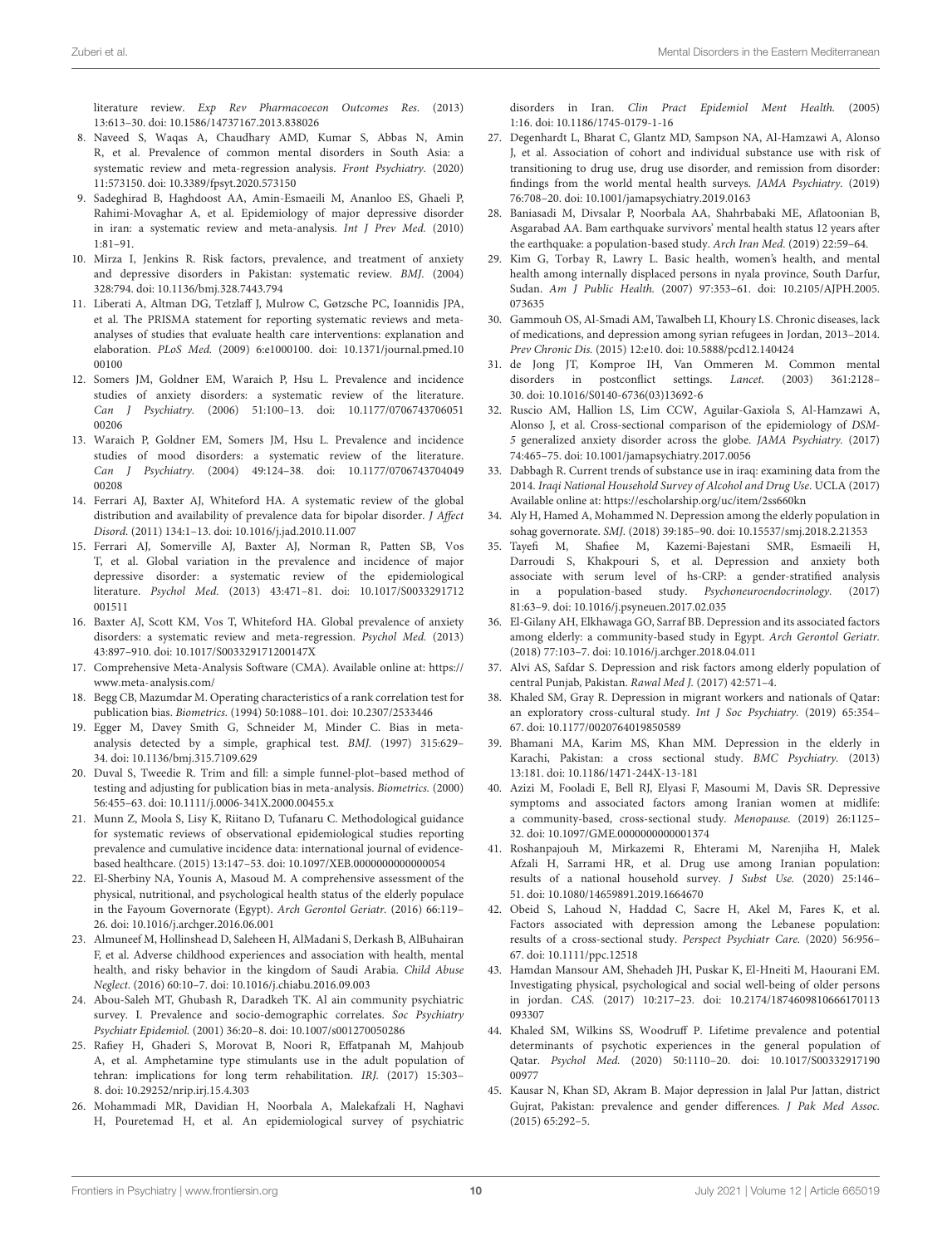- 46. Noorbala AA, Faghihzadeh S, Kamali K, Yazdi SAB, Hajebi A, Mousavi MT, et al. Mental health survey of the iranian adult population in 2015. Arch Iran Med. (2015) 20:128–34.
- 47. Scholte WF. Mental health symptoms following war and repression in Eastern Afghanistan. JAMA. (2004) 292:585–93. doi: [10.1001/jama.292.5.585](https://doi.org/10.1001/jama.292.5.585)
- 48. Sharifi H, Shokoohi M, Ahmad RafieiRad A, Sargolzaie Moghadam M, Haghdoost AA, Mirzazadeh A, et al. Methamphetamine use among Iranian Youth: a population-based knowledge, attitude, and practice study. Subst Use Misuse. (2017) 52:1214–21. doi: [10.1080/10826084.2017.1303509](https://doi.org/10.1080/10826084.2017.1303509)
- 49. Kadri N, Agoub M, Assouab F, Tazi MA, Didouh A, Stewart R, et al. Moroccan national study on prevalence of mental disorders: a community-based epidemiological study: prevalence of mental disorders in moroccan population. Acta Psychiatr Scand. (2010) 121:71–4. doi: [10.1111/j.1600-0447.2009.01431.x](https://doi.org/10.1111/j.1600-0447.2009.01431.x)
- 50. Nikfarjam A, Shokoohi M, Shahesmaeili A, Haghdoost AA, Baneshi MR, Haji-Maghsoudi S, et al. National population size estimation of illicit drug users through the network scale-up method in 2013 in Iran. Int J Drug Policy. (2016) 31:147–52. doi: [10.1016/j.drugpo.2016.01.013](https://doi.org/10.1016/j.drugpo.2016.01.013)
- 51. Ghanem M, Gadallah M, Meky FA, Mourad S, El Kholy G. National survey of prevalence of mental disorders in Egypt: preliminary survey. East Mediterr Health J. (2009) 15:65–75. doi: [10.26719/2009.15.1.65](https://doi.org/10.26719/2009.15.1.65)
- 52. Hasan SS, Shaikh A, Ochani RK, Ashrafi MM, Ansari ZN, Abbas SH, et al. Perception and practices regarding cannabis consumption in Karachi, Pakistan: a cross-sectional study. J Ethn Subst Abuse. (2019) 1-19. doi: [10.1080/15332640.2019.1667287](https://doi.org/10.1080/15332640.2019.1667287)
- 53. Stubbs B, Koyanagi A, Hallgren M, Firth J, Richards J, Schuch F, et al. Physical activity and anxiety: a perspective from the world health survey. J Affect Disord. (2017) 208:545–52. doi: [10.1016/j.jad.2016.10.028](https://doi.org/10.1016/j.jad.2016.10.028)
- 54. Stubbs B, Koyanagi A, Schuch FB, Firth J, Rosenbaum S, Veronese N, et al. Physical activity and depression: a large cross-sectional, population-based study across 36 low- and middle-income countries. Acta Psychiatr Scand. (2016) 134:546–56. doi: [10.1111/acps.12654](https://doi.org/10.1111/acps.12654)
- 55. Roberts B, Damundu EY, Lomoro O, Sondorp E. Post-conflict mental health needs: a cross-sectional survey of trauma, depression and associated factors in Juba, Southern Sudan. BMC Psychiatry. (2009) 9:7. doi: [10.1186/1471-244X-9-7](https://doi.org/10.1186/1471-244X-9-7)
- <span id="page-10-1"></span>56. Aoun A, Joundi J, Gerges NE. Post-traumatic stress disorder symptoms and associated risk factors: a cross- sectional study among syrian refugees. BJMP.  $(2018)$  11.7
- 57. Al Rashed AS, Al-Naim AF, Almulhim BJ, Alhaddad MS, Al-Thafar AI, Alali MJ, et al. Prevalence and associated factors of depression among general population in Al-Ahsa, Kingdom of Saudi Arabia: a community-based survey. Neurol Psychiatry Brain Res. (2019) 31:32–6. doi: [10.1016/j.npbr.2018.12.002](https://doi.org/10.1016/j.npbr.2018.12.002)
- 58. Veisani Y, Mohamadian F, Delpisheh A. Prevalence and comorbidity of common mental disorders and associations with suicidal ideation in the adult population. Epidemiol Health. (2017) 39:e2017031. doi: [10.4178/epih.e2017031](https://doi.org/10.4178/epih.e2017031)
- 59. Mehrabi M, Hajebi A, Mohebbi E, Baneshi MR, Khodadost M, Haghdoost AA, et al. Prevalence and correlates of lifetime alcohol use among adult urban populations in iran: a knowledge, attitude, and practice study. J Psychoactive Drugs. (2019) 51:290–7. doi: [10.1080/02791072.2019.1578909](https://doi.org/10.1080/02791072.2019.1578909)
- 60. Rafiey H, Alipour F, LeBeau R, Salimi Y. Prevalence and determinants of PTSD 3 years after an earthquake in Iran. Community Ment Health J. (2019) 55:542–7. doi: [10.1007/s10597-019-00384-x](https://doi.org/10.1007/s10597-019-00384-x)
- 61. Kadri N, Agoub M, El Gnaoui S, Berrada S, Moussaoui D. Prevalence of anxiety disorders: a population-based epidemiological study in metropolitan area of Casablanca, Morocco. Ann Gen Psychiatry. (2007) 6:6. doi: [10.1186/1744-859X-6-6](https://doi.org/10.1186/1744-859X-6-6)
- 62. Laraqui O, Laraqui S, Manar N, Ghailan T, Deschamps F, Laraqui CH. Prevalence of consumption of addictive substances amongst Moroccan fishermen. Int Marit Health. (2017) 68:19–25. doi: [10.5603/IMH.2017.0004](https://doi.org/10.5603/IMH.2017.0004)
- 63. Nisar N, Billoo N, Gadit AA. Prevalence of depression and the associated risks factors among adult women in a fishing community. J Pak Med Assoc. (2004) 54:519–25.
- <span id="page-10-2"></span>64. Moradinazar M, Najafi F, Jalilian F, Pasdar Y, Hamzeh B, Shakiba E, et al. Prevalence of drug use, alcohol consumption, cigarette smoking and measure of socioeconomic-related inequalities of drug use among Iranian people:

findings from a national survey. Subst Abuse Treat Prev Policy. (2020) 15:39. doi: [10.1186/s13011-020-00279-1](https://doi.org/10.1186/s13011-020-00279-1)

- 65. Khazaie H, Hamzeh B, Najafi F, Chehri A, Rahimi-Movaghar A, Moradi-Nazar M, et al. Prevalence of psychiatric disorders and associated factors among the youth in Ravansar, Iran. Arch Iran Med. (2019) 22:435–42.
- 66. Ahmadvand A, Ghoreishi FS, Afshinmajd S, Qhduo GW, Shrsoh YP. Prevalence of psychiatric disorders in the general population of Kashan, Iran. Arch Iran Med. (2012) 15:205–9.
- 67. Karam G, Itani L, Fayyad J, Karam A, Mneimneh Z, Karam E. Prevalence, correlates, and treatment of mental disorders among lebanese older adults: a national study. Am J Geriatr Psychiatry. (2016) 24:278– 86. doi: [10.1016/j.jagp.2015.10.006](https://doi.org/10.1016/j.jagp.2015.10.006)
- 68. Mufti KA, Naeem F, Ayub M, Saifi F, Haroon A, Dagarwal SR, et al. Psychiatric problems in an Afghan village. J Ayub Med Coll Abbottabad. (2005) 17:19–20.
- 69. Farhood LF, Fares S, Sabbagh R, Hamady C. PTSD and depression construct: prevalence and predictors of co-occurrence in a South Lebanese civilian sample. Eur J Psychotraumatol. (2016) 7:31509. doi: [10.3402/ejpt.v7.31509](https://doi.org/10.3402/ejpt.v7.31509)
- 70. Salah TTM, Ayazi T, Lien L, Eide A, Hauff E. Social phobia among longterm internally displaced persons: an epidemiological study of adults in two internally displaced person settlements in Sudan. Int J Soc Psychiatry. (2015) 61:550–9. doi: [10.1177/0020764014564800](https://doi.org/10.1177/0020764014564800)
- 71. Asokan G, Awadhalla M, Albalushi A, Al-Tamji S, Juma Z, Alasfoor M, et al. The magnitude and correlates of geriatric depression using geriatric depression scale (GDS-15) – a Bahrain perspective for the WHO 2017 campaign 'Depression – let's talk'. Perspect Public Health. (2019) 139:79– 87. doi: [10.1177/1757913918787844](https://doi.org/10.1177/1757913918787844)
- 72. El-Wasify MA, El-Boraie OA, El-Atrony MH, Abdel-Fatah A-HG, Sadek MN, Amer DA, et al. The prevalence and correlates of common mental disorders in Dakahlia Governorate (Egypt). (2011) 48:8.
- 73. Alhasnawi S, Sadik S, Rasheed M, Baban A, Al-Alak MM, Othman AY, et al. The prevalence and correlates of DSM-IV disorders in the Iraq Mental Health Survey (IMHS). World Psychiatry. (2009) 8:97–109.
- 74. Alhassan AA, Alqadhib EM, Taha NW, Alahmari RA, Salam M, Almutairi AF. The relationship between addiction to smartphone usage and depression among adults: a cross sectional study. BMC Psychiatry. (2018) 18:148. doi: [10.1186/s12888-018-1745-4](https://doi.org/10.1186/s12888-018-1745-4)
- <span id="page-10-0"></span>75. Bakhtiari A, Hashemi M, Hosseini SR, Omidvar S, Bijani A, Khairkhah F. The relationship between depression and metabolic syndrome in the elderly population: the cohort aging study. Iran J Psychiatry. (2018) 13:230–8.
- <span id="page-10-3"></span>76. GBD 2015 Eastern Mediterranean Region Mental Health Collaborators. The burden of mental disorders in the Eastern Mediterranean region, 1990–2015: findings from the global burden of disease 2015 study. Int J Public Health. (2018) 63:25–37. doi: [10.1007/s00038-017-1006-1](https://doi.org/10.1007/s00038-017-1006-1)
- <span id="page-10-4"></span>77. World Health Organisation. Depression and Other Common Mental Disorders: Global Health Estimates. Geneva: World Health Organisation (2017).
- <span id="page-10-5"></span>78. de Jong J, Komproe I, Van Ommeren M, El Masri M, Araya M, Khaled N, et al. Lifetime events and posttraumatic stress disorder in 4 postconflict settings. JAMA. (2001) 286:555–62. doi: [10.1001/jama.286.5.555](https://doi.org/10.1001/jama.286.5.555)
- <span id="page-10-6"></span>79. Steel Z, Chey T, Silove D, Marnane C, Bryant RA, van Ommeren M. Association of torture and other potentially traumatic events with mental health outcomes among populations exposed to mass conflict and displacement: a systematic review and meta-analysis. JAMA. (2009) 302:537– 49. doi: [10.1001/jama.2009.1132](https://doi.org/10.1001/jama.2009.1132)
- <span id="page-10-7"></span>80. Pini S, de Queiroz V, Pagnin D, Pezawas L, Angst J, Cassano GB, et al. Prevalence and burden of bipolar disorders in European countries. Eur Neuropsychopharmacol. (2005) 15:425– 34. doi: [10.1016/j.euroneuro.2005.04.011](https://doi.org/10.1016/j.euroneuro.2005.04.011)
- <span id="page-10-8"></span>81. Koenen KC, Ratanatharathorn A, Ng L, McLaughlin KA, Bromet EJ, Stein DJ, et al. Posttraumatic stress disorder in the world mental health surveys. Psychol Med. [\(2017\) 47:2260–74. doi: 10.1017/S00332917170](https://doi.org/10.1017/S0033291717000708) 00708
- <span id="page-10-9"></span>82. Ayazi T, Swartz L, Eide AH, Lien L, Hauff E. Psychotic-like experiences in a conflict-affected population: a cross-sectional study in South Sudan. Soc Psychiatry Psychiatr Epidemiol. (2016) 51:971–9. doi: [10.1007/s00127-016-1243-2](https://doi.org/10.1007/s00127-016-1243-2)
- <span id="page-10-10"></span>83. Hossain MM, Purohit N, Sultana A, Ma P, McKyer ELJ, Ahmed HU. Prevalence of mental disorders in South Asia: An umbrella review